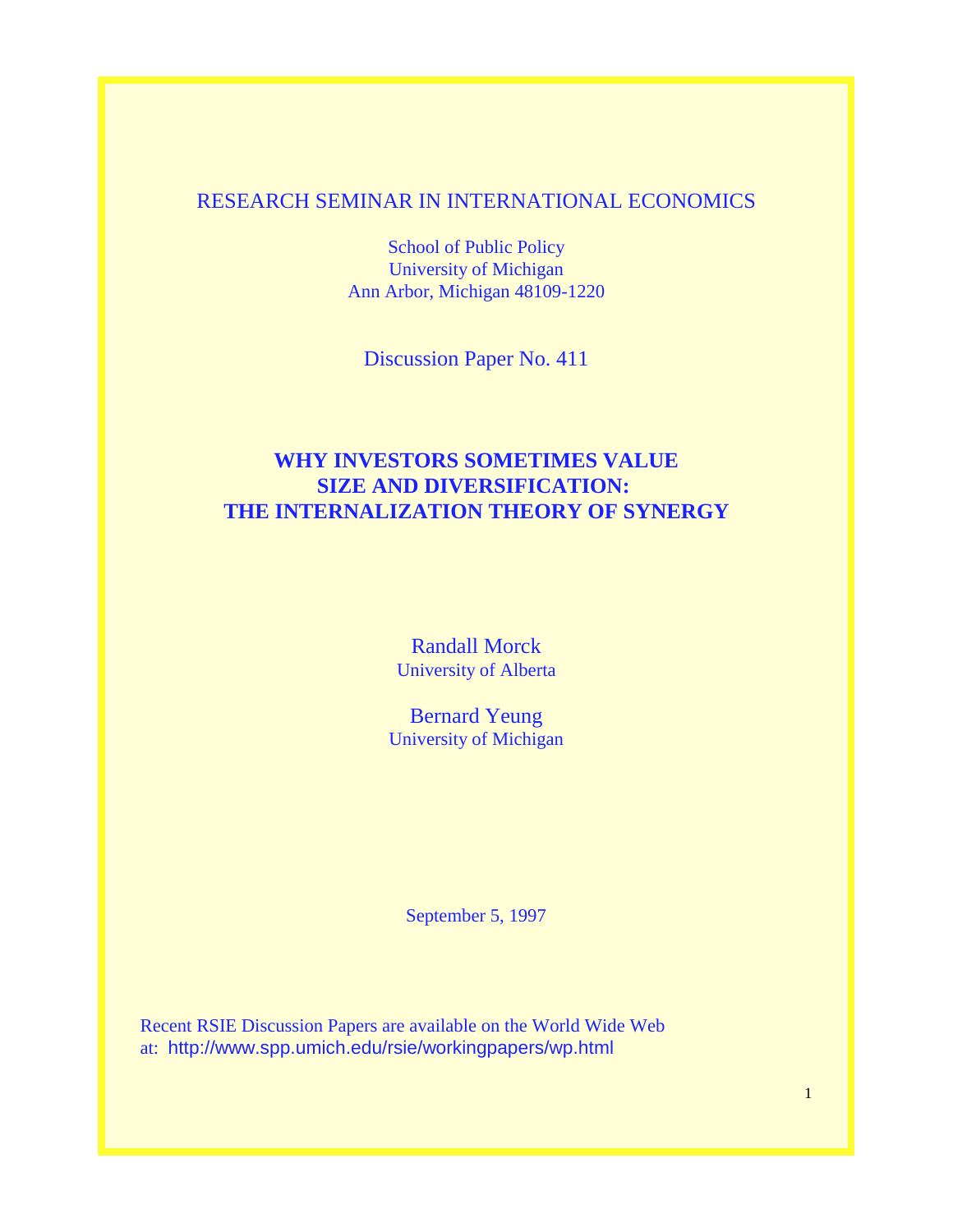First Draft: May 16, 1997 This Draft: September 5, 1997

## **WHY INVESTORS SOMETIMES VALUE SIZE AND DIVERSIFICATION:**

## **THE INTERNALIZATION THEORY OF SYNERGY**

Randall Morck Faculty of Business University of Alberta Edmonton Canada T6G 2R6 phone: 403 492 5683 fax:403 492-3325 e-mailrandall.morck@ualberta.ca

Bernard Yeung School of Business Administration University of Michigan Ann Arbor, Michigan, USA 48109-1234 phone: 313 763 6391 fax:313 936 8715 e-mailbyeung@umich.edu

*The authors are at the University of Alberta and the University of Michigan, respectively. \* We thank Judith A. Chevalier, Vikas Mehrotra, and Joanne Oxley for helpful comments.*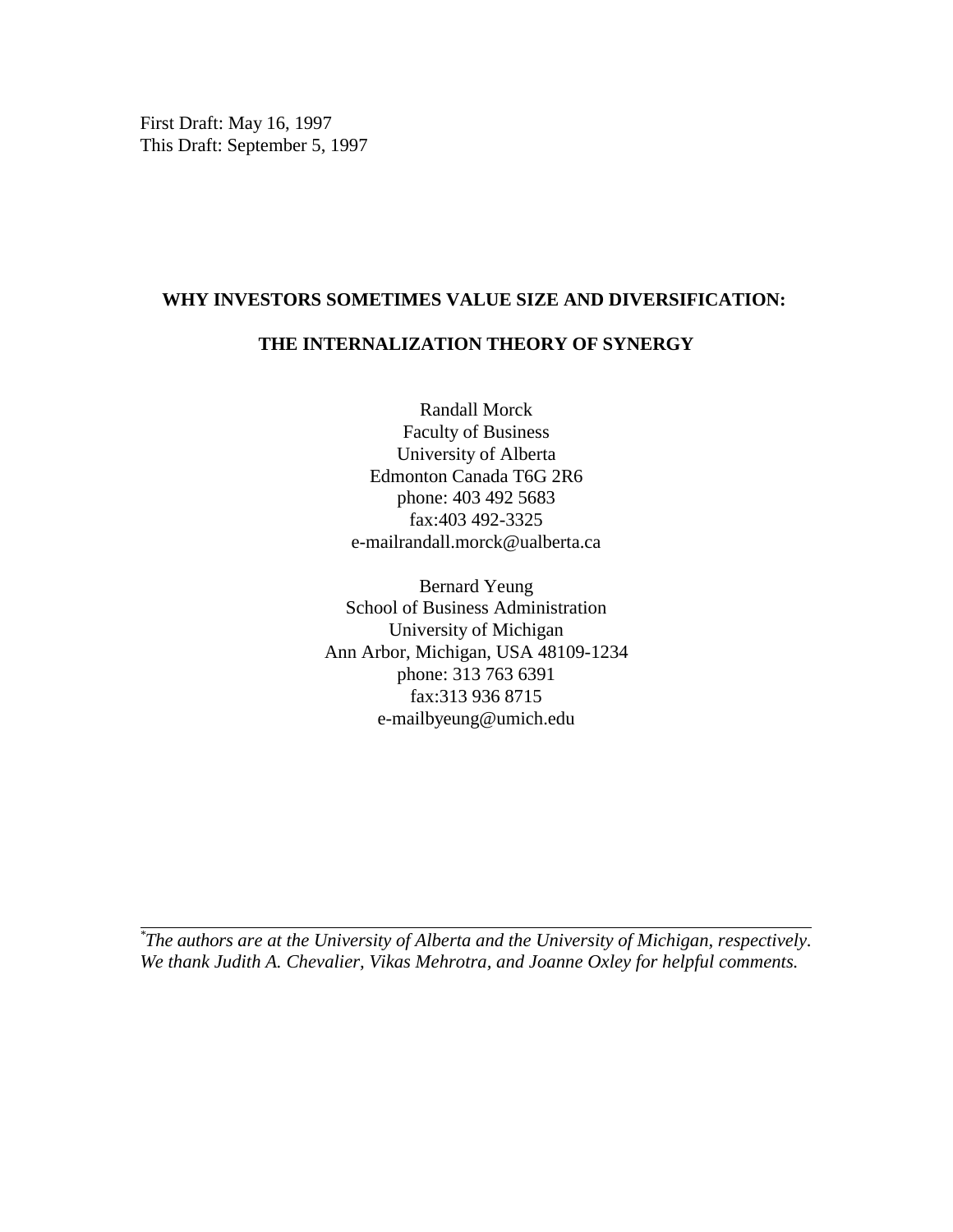## **WHY INVESTORS SOMETIMES VALUE SIZE AND DIVERSIFICATION: THE INTERNALIZATION THEORY OF SYNERGY**

Randall Morck and Bernard Yeung

#### **Abstract**

*For most firms, size and diversification are correlated with lower value. However, for firms possessing substantial information-based asset, geographical diversification, line of business diversification, and growth in general, add value. This is consistent with information-based assets being a critical prerequisite for synergy, as postulated in internalization theories of synergy.*

#### **Introduction**

Baumol (1952), Jensen (1986), and others argue that value decreasing corporate growth in scale and scope is commonplace. Yet, large, diversified multinational conglomerates are the preferred targets of consultants prescribing downsizing, increased focus, restructuring, reengineering and other slimming remedies.

To some extent, these practices are justified by the empirical finance literature. Especially when corporate growth takes the form of cross-industry diversification, it has been found to destroy value (Morck, Shleifer and Vishny, 1990; Lang and Stulz, 1994; Berger and Ofek, 1995, 1996; John and Ofek, 1995; and others). <sup>1</sup> Bagwell and Zechner (1993) and Stein (1997) argue that highly diversified companies have more coordination problems and are subject to more influence costs. Morck, Shleifer and Vishny (1990), Denis *et al.* (1997), Rajan, Servaes and Zingales (1997), Shin and Stulz (1997), and Scharfstein (1997) present evidence that corporate diversification may be a type of *agency problem* - managers value the risk reduction diversification brings even though shareholders do not.

These results are interesting because, until recently, financial theorists and practicing managers found numerous reasons for expecting the opposite. Perhaps most importantly,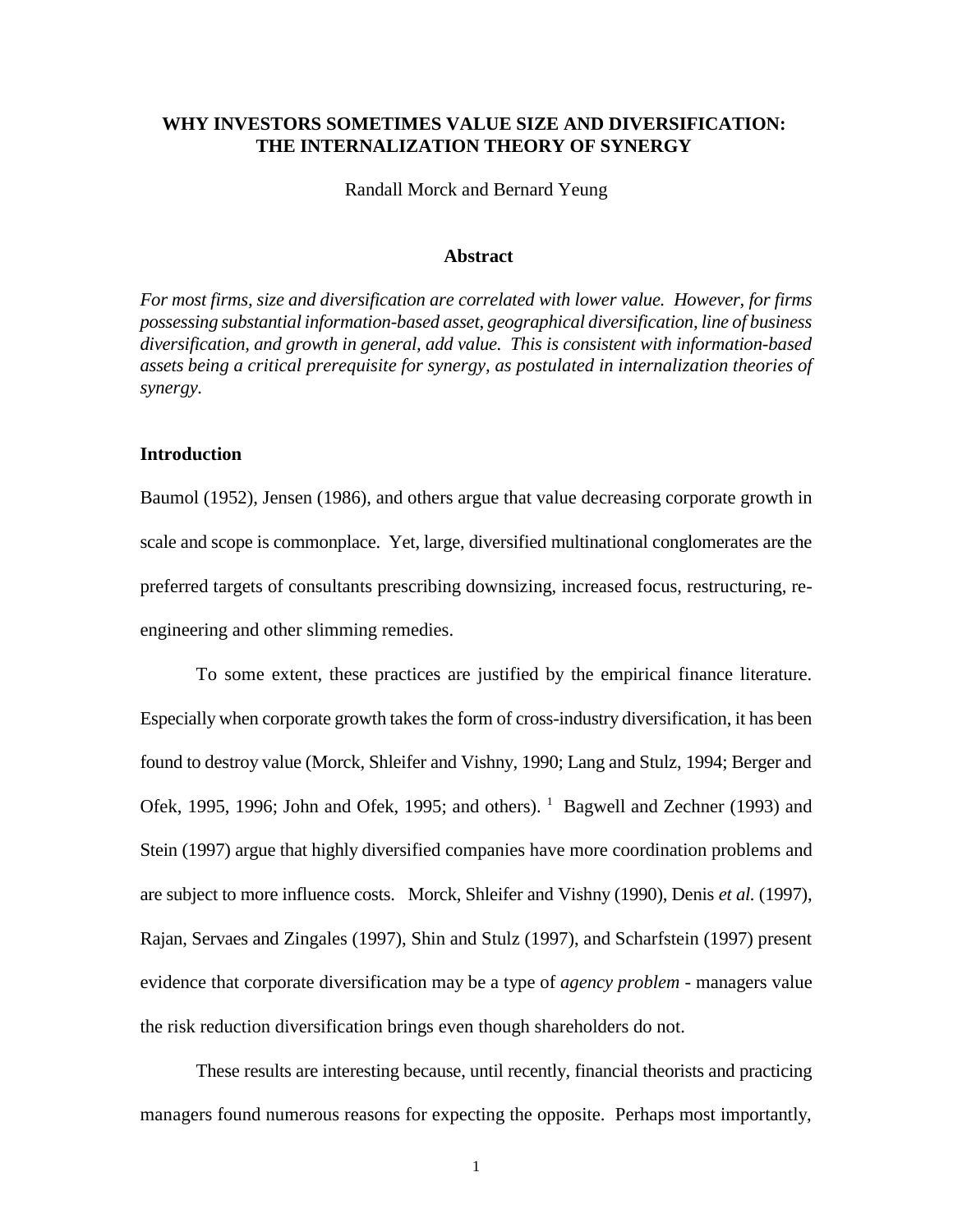diversification was thought to create synergies - value enhancing economies of scale.

According to the *internalization theory of synergy*, proposed by, e.g., Buckley and Casson (1976), Helpman (1984), Caves (1985) and others, information-based assets are the key prerequisite for the existence of synergy. This is because information-based assets have increasing returns to scale (Romer, 1996), and because trading in such assets is stymied by numerous market failure problems.<sup>2</sup> The solution is to *internalize* the markets for information-based assets by bringing the buyers and sellers together within the same firm. This implies that size, and perhaps diversification too, should add value when firms have substantial information-based assets. The importance of the internalization theory of synergy has been empirically verified in the context of international diversification by multinationals with intangible assets (Morck and Yeung; 1991, 1992). With some modifications, its logic should also apply to firms operating within a large country such as the United States.

We find that firms with substantial information-based assets add shareholder value through diversification, both across industries and countries, and through sheer size. Similar strategies by other firms destroy shareholder value. We also find that firms which can benefit from diversification and size, but have remained focused or small, are subsequently more likely to become friendly takeover targets, and to have significantly higher target returns. Firms that have become large or diversified, but possess few intangibles, are subsequently more likely to become hostile takeover targets.

Our results are consistent with the following.

i). Corporate size and diversification are ways to internalize economies of scale and scope due to intangible assets; and thus to capture the values of these synergies for shareholders.

2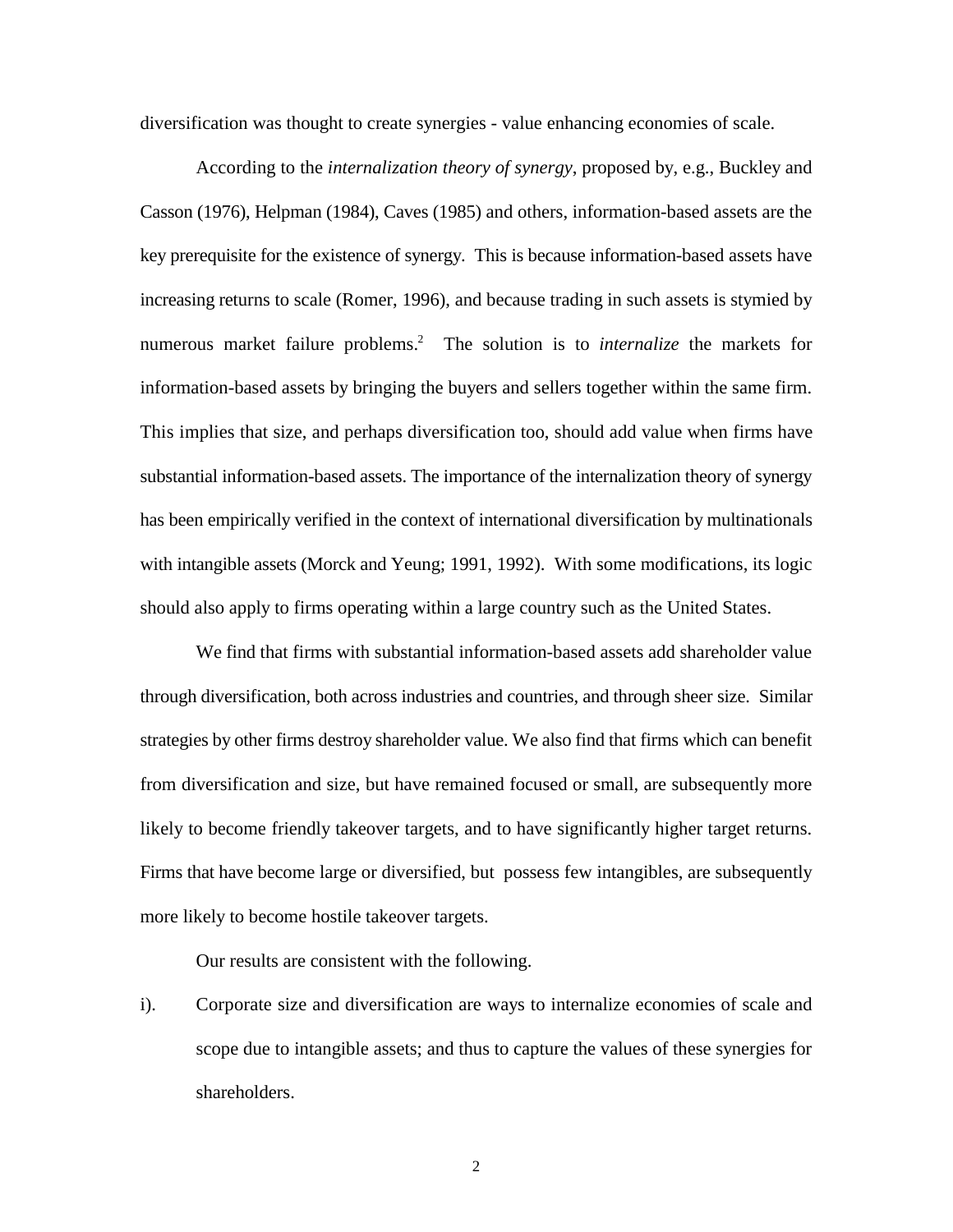- ii). Still, size and diversification often characterize firms with few such assets. In these firms, size and diversification are associated with reduced shareholder value, and may thus reflect agency problems. This is especially evident in domestic crossindustry diversification, and less apparent in international diversification. We speculate that currency risk, political risk, local firms' 'home turf' advantage, etc. may make international diversification less attractive to self-interested, risk-averse managers.
- iii). The market for corporate control provides value increasing corrections. Excessively large or over-diversified firms tend to become hostile takeover targets during the early to mid 1980s, while firms with untapped synergistic value tend to become friendly takeover targets. The latter firms may be maximizing shareholder returns by allowing the acquirers to absorb winner's curse costs and the like.

## **The Internalization Theory of Synergy**

Romer (1986) proposes the accumulation of information as the primary source of growth in market economies. This is because new information, unlike most other assets, has increasing returns to scale. To see this, suppose a firm spends \$10 on R&D and develops a new process, which returns \$1 per year in perpetuity. At a 10% discount rate, this yields a zero *NPV*. If the firm applies the same new process in a second market, the return becomes \$2 per year, but since the R&D cost remains \$10, the *NPV* becomes +\$10. Adding a third market raises the *NPV* to  $+\$20$ . The reason for this increasing returns to scale on the \$10 investment is that information based assets behave like public goods; they can be used simultaneously by many people in many different locations. In contrast, ordinary capital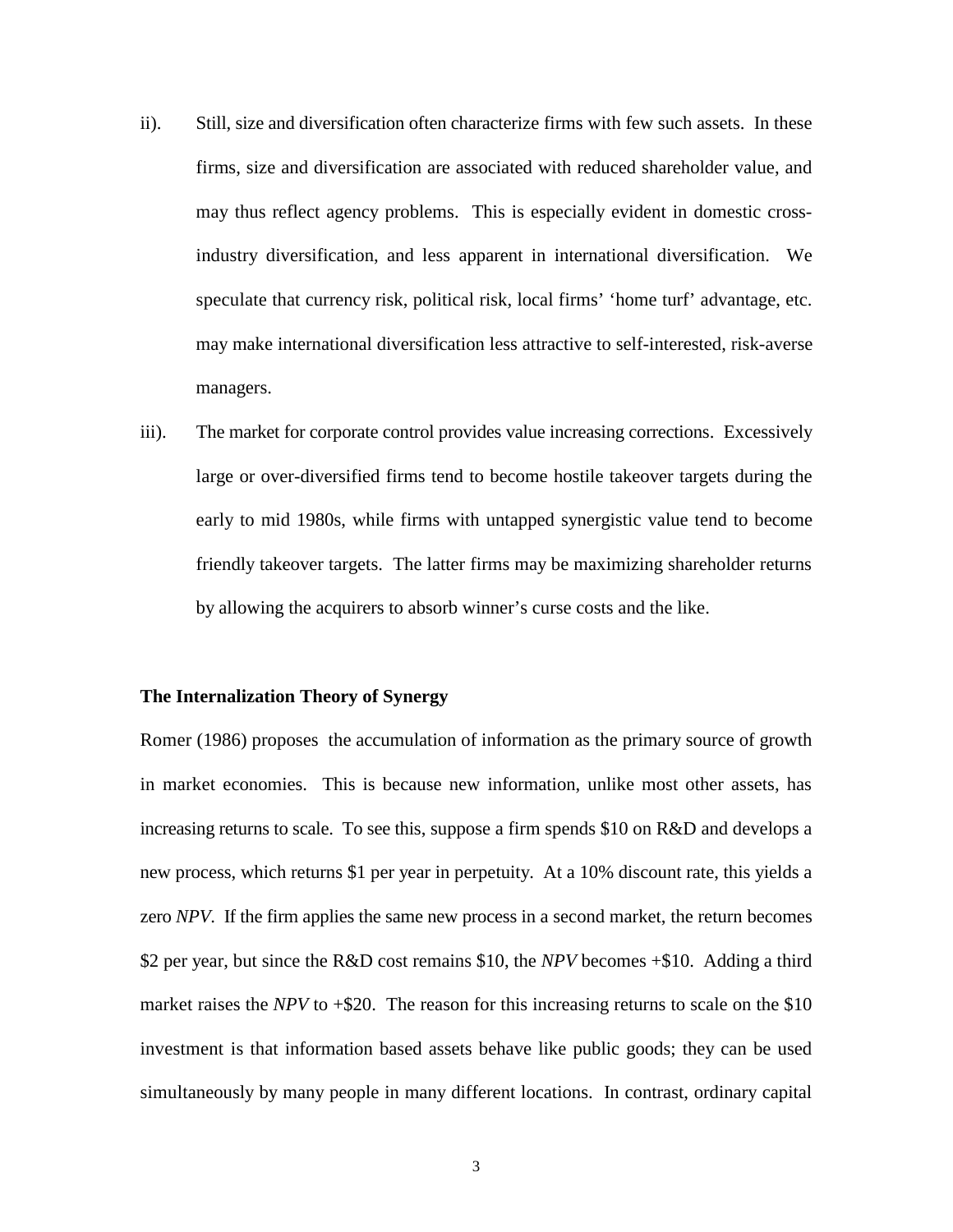investments, like drill presses, lack this public good property, and can be used in only one place at a time.

This same public goods property also makes property rights over information-based assets difficult to enforce, and consequently makes trading such goods difficult. Corporations with information-based assets therefore want to keep these assets within the firm. This need to use information-based assets on the largest scale possible, but still keep it within the firm, means firms with substantial information-based assets should expand, thereby *internalizing* the markets for these assets. The values of scale and scope should plausibly also be higher for these firms than for other firms.

Doukos and Travlos (1988), Morck and Yeung (1992), Kang (1993), and others find that bidder returns in foreign acquisitions tend to be positive, in contrast to the negative or zero returns that Asquith, Brunner and Mullins (1983) and others find for bidders in domestic acquisitions. Consistent with this being due to internalization, Harris and Ravenscraft (1991) and others find that cross-border takeovers are more concentrated in R&D-intensive industries than are domestic acquisitions. Consistent with this reflecting internalization, Morck and Yeung (1991, 1992) find that international geographic diversification adds value when the diversifying firm has substantial intangible, information-based assets, but destroys value otherwise. They argue that achieving the high returns to scale associated with information-based assets more than compensates for the difficulty of doing business globally, but that in the absence of such assets, multinationals compete poorly against local firms on their home turf. $3$ 

Geographic diversification differs from firm size, and especially from diversification across lines of business. Harris and Ravenscraft (1991) find that the buyer and seller in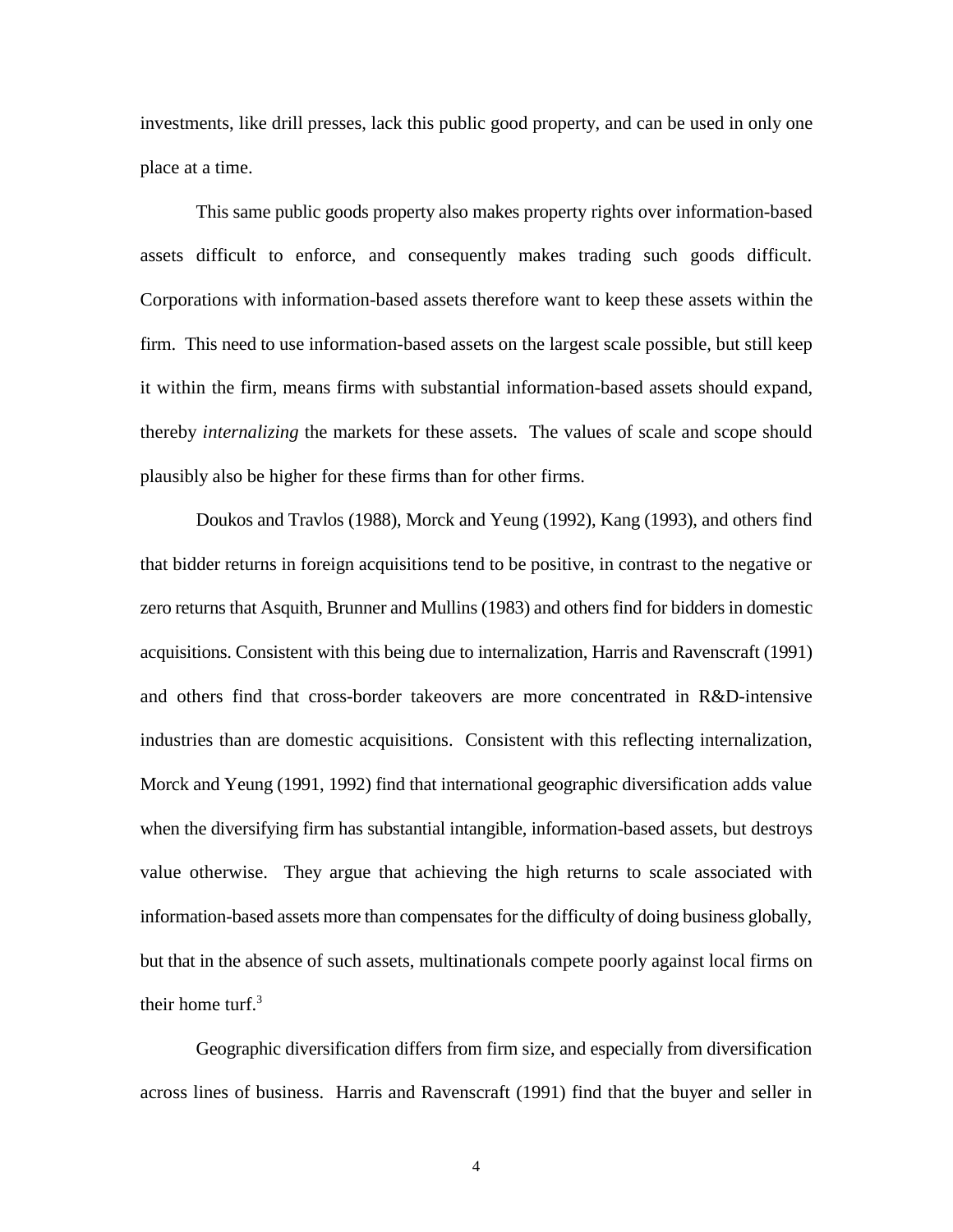cross-border takeovers are usually in related industries. Information about a new Japanese ceramics production process may be of value in the U.S. ceramics industry, but of little use in the electronics industry. However, electronics firms are quite interested in "high temperature superconductors", which are in fact ceramics. Such seemingly improbable cross-industry fertilizations are actually quite important in the history of science<sup>4</sup> The importance of the internalization theory of synergy in prescribing optimal firm size or crossindustry diversification is therefore an empirical matter.

Empirical studies have found that growth and diversification often destroy value, and this appears to be largely due to agency problems. Our objective is to see if firms with potentially large internalization synergies, or "edges", are more likely than other firms to add value when they grow and diversify.

## **Methodology**

In the cross section analysis, our methodology is to regress various measures of firms' **Tobin's q ratios** on control variables and on measures of **firm size** and the **extent of diversification**. Our objective is to see whether variables proxying for intangible assets affect the size and significance of the coefficients of diversification variables.

We are basically assuming that financial markets value firms efficiently. Thus, a firm's market value, the net present value of the cash flows its investors anticipate, *V* is

$$
V = PV(c_1, c_2, c_3, ...)
$$
 (1)

The value of the assets the firm is using to generate these cash flows is *A*. Tobin's *q*, as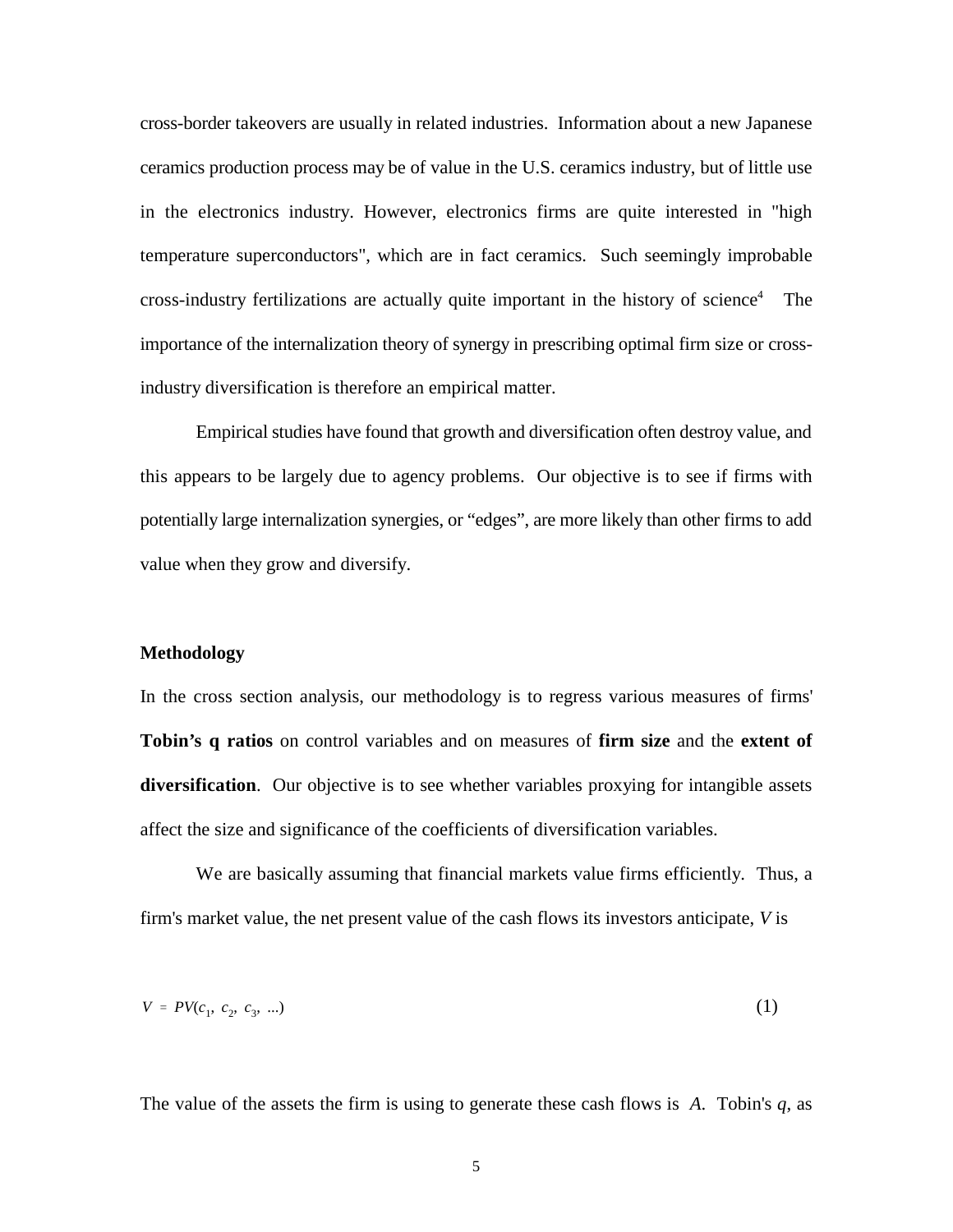commonly measured, is the firm's market value divided by the replacement value of its assets. Thus,

$$
q = \frac{V}{A} \tag{2}
$$

Financial economists define a capital investment's net present value or *NPV* as the difference between the expected present value of its future cash flows and its cost. Thus, "cost" for capital budgeting purposes and "replacement cost" are similar,

$$
NPV = PV(c_1, c_2, c_3, ...) - A
$$
 (3)

Tobin's *q* can also, therefore, be defined as

$$
q = \frac{V}{A} = 1 + \frac{NPV}{A} \tag{4}
$$

Where *NPV* is the combined net present values of all the firm's activities, its "intangible edge", so to speak. Our regressions are of the form

$$
q = \beta_0 + \beta_1 i_1 + \beta_2 i_2 + \beta_3 i_3 + \dots + \beta_n i_n + \epsilon
$$
 (5)

where each  $i_j$  is a proxy for a given type of positive or negative *NPV* per dollar of tangible assets. (Since the assets that make up *A* are usually tangible assets, the  $i_i$  can be viewed as proxies for intangible assets of various types that are developed using the firm's tangible assets, for example "future growth prospects", "consumer loyalty" or "technical know-how". These are specific sources for positive net present values.) Abstracting from tax considerations and other market imperfections, we anticipate that  $\beta_0$  should be one and that the other coefficients should be either positive or negative depending whether the *i*th variable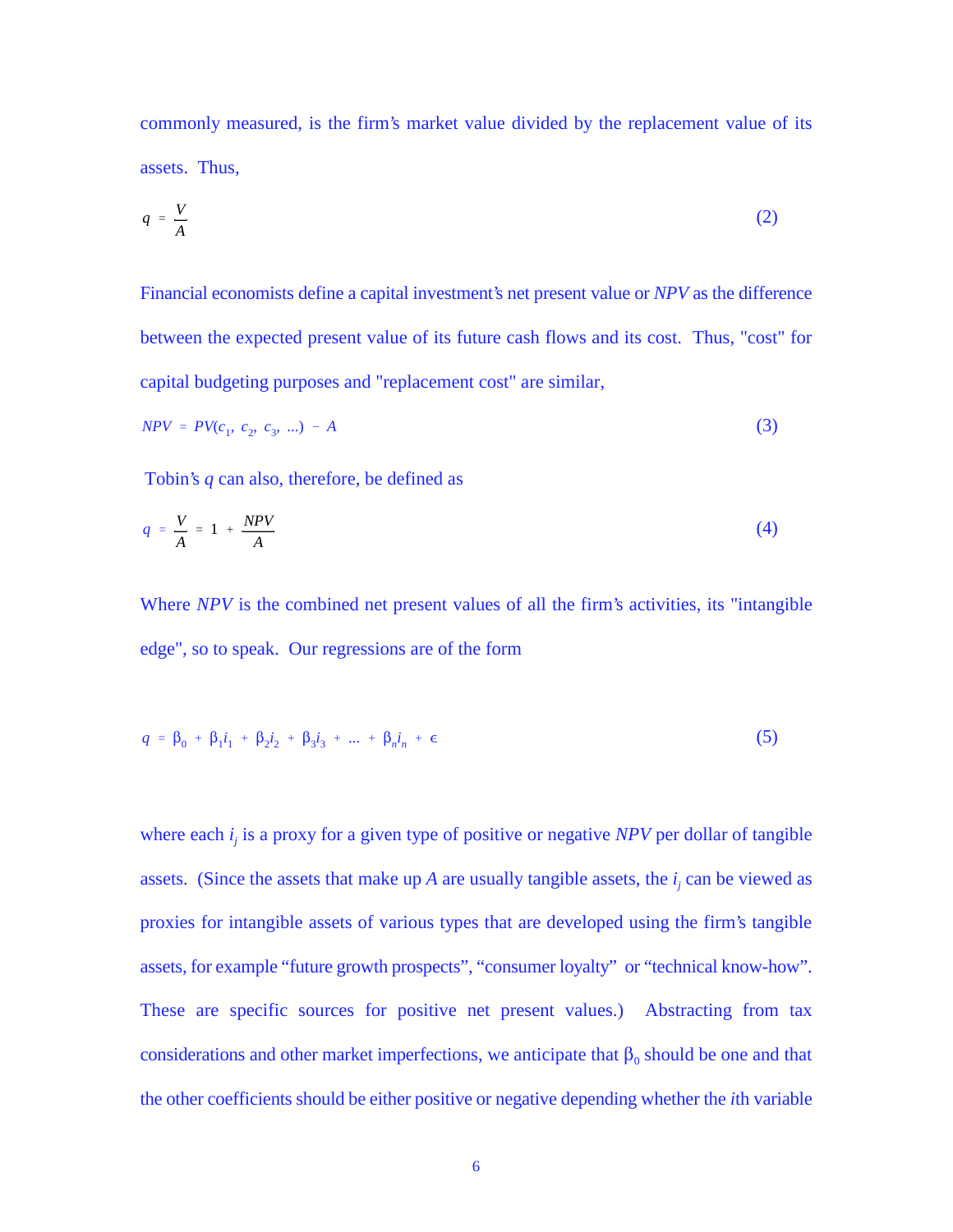proxies for an intangible asset or intangible liability. In particular, we are interested in the coefficients of variables that measure different dimensions of firms scope and scale: extent of international diversification, extent of cross industry diversification, and simple firm size.

Multicollinearity between such measures of scale and scope is a problem. We therefore follow Spanos (1986) and orthogonalize these scale and scope measures. Each scale or scope variable is replaced with the residual from a regression of that variable on the others. For example, our international diversification variable is the residual from a regression of international diversification on cross-industry diversification and firm size. As we discuss further in the 'robustness' section below, this procedure does not qualitatively affect our results, except to eliminate obvious artifacts of multicollinearity.

We follow our cross section to see if the firms we think should grow and diversify subsequently do so. To do this, we do an event study of subsequent M&A transactions by our firms. We compare the abnormal returns of firms that should and should not expand, and that have and have not expanded at the time of our initial cross section.

## **Data**

## *Cross Section Variables*

For the cross section, we choose 1978 as first a year prior to the most recent merger wave, and second a year for which data on geographical diversification are readily available. Our data on the geographic locations of U.S. firms' subsidiaries is from the *National Register* (1980/81). Data on lines of business is from S*tandard and Poor's Register of Corporations, Directors and Executive,* Vol. 3 in 1979. Our accounting data is from the *NBER Financial Master File* (Hall, 1988) and from Standard and Poor's *COMPUSTAT*. Stock return data is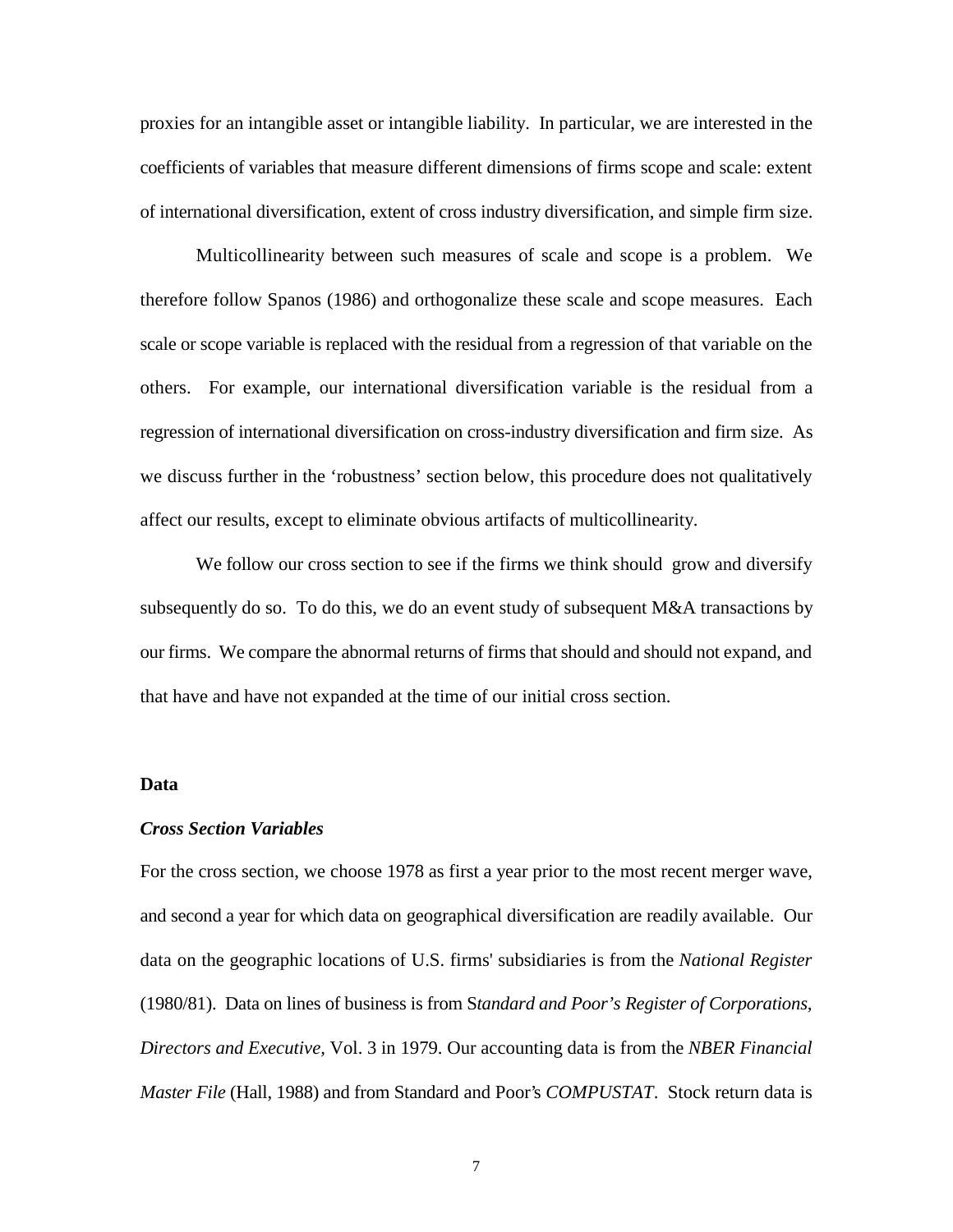from the University of Chicago's CRISP database. To smooth fluctuations in financial and accounting variables, we use three year average for 1976, 1977, and 1978. The intersection of available data from these sources yields a cross-section of 1,277 U.S. firms.

## *Tobin*\**s q*

The construction of Tobin 's q is based on Linderberg and Ross (1981) and on Lang and Stulz (1994). Tobin's q is an average for 1976 through 1978. Our  $q$ 's are adjusted to reflect market value estimates for debt, inventories, plant and equipment, and other factors according to Hall (1988).

Empirical studies using Tobin's *q* ratios commonly measure a firm's *q* relative to a primary industry benchmark. In our context, choosing a proper benchmark q is complicated because we are asking whether venturing beyond a firm's core business ever adds value. We therefore consider three alternative *q*s.

The first  $(q-\mu)$  is the **firm's q ratio minus the average q ratio of all firms in its core industry**, as defined by S*tandard and Poor's Register of Corporations*. This is the measure used by Morck, Shleifer and Vishny (1990) and Morck and Yeung (1991).

A problem with this approach is that different levels of intangibles are "normal" in different industries. For example, the intangible asset of "consumer loyalty" may be less important to brick making firms than to automakers. This means different industries have different mean *q* ratios. Comparing a one industry firm and a conglomerate based in the same core industry to the same benchmark *q* may be inappropriate. Two solutions present themselves in our context.

One is to argue that absolute amounts of intangibles, not amounts relative to industry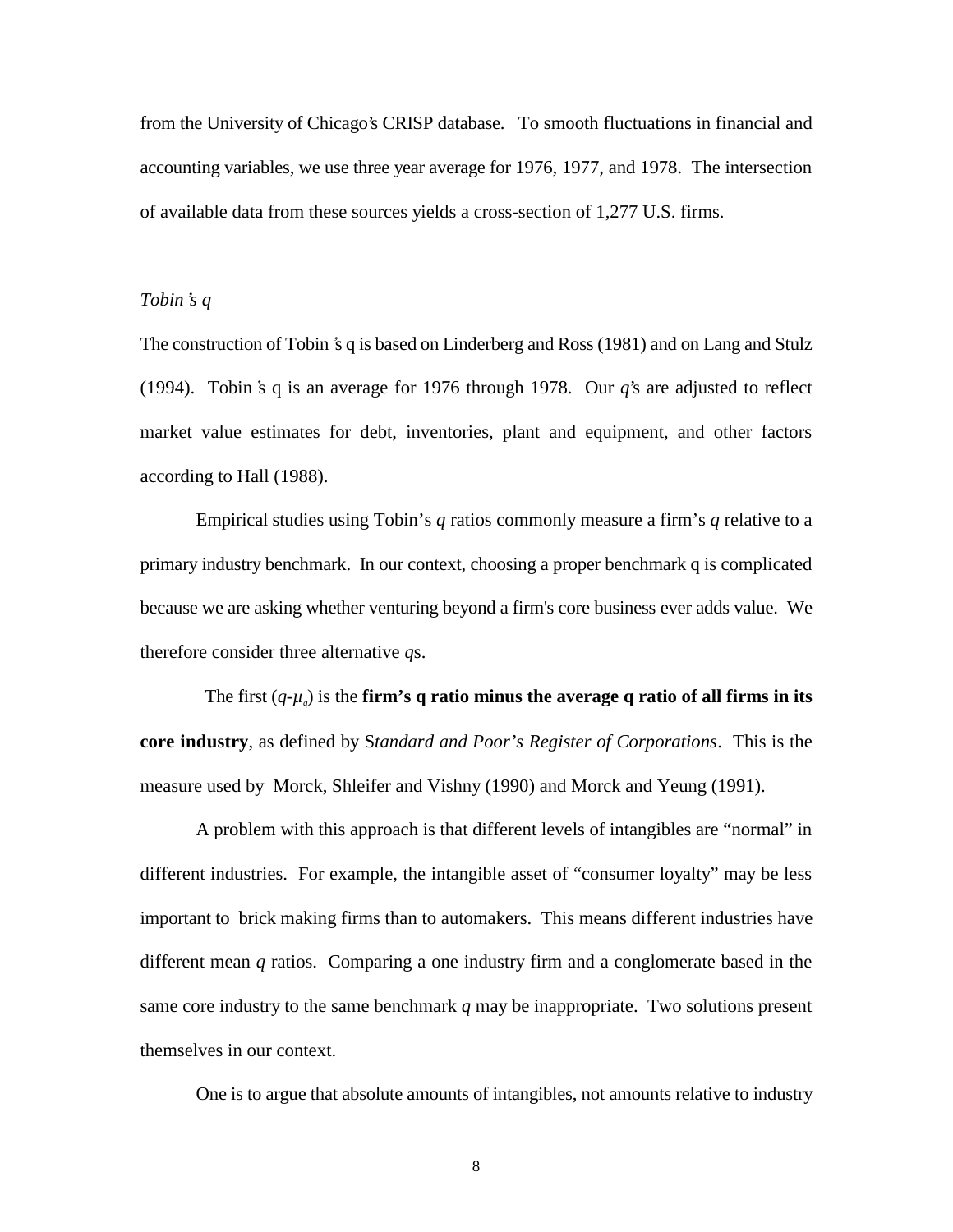benchmarks, are important to the internalization theory. If automakers firms typically have more intangibles than brick makers, automakers have more assets to which the internalization theory applies. Consequently, automakers *should* be larger and more diversified than brick makers. Our second alternative q measure is therefore the **firm's unadjusted q ratio** (*q*). This is the approach originally used by Tobin and Brainard (1977).

The third alternative is the "chop shop" approach, pioneered by LeBaron and Speidell (1987), of using each firm's **q ratio minus a weighted average of industry average q ratios based on undiversified firms**. We follow Lang and Stulz (1994) in constructing this variable, but use two variants. The first  $(q - q_{\text{pos}})$  uses industry segment sales to weight pure play *q*s, while the second (*q* - *qppa*) uses industry segment assets. The weights are constructed using *Compustat* Industry Sement data. Asset weights make more theoretical sense, but *Compustat* industry segment assets seldom add up to total assets, leaving an overhead to allocate arbitrarily (we divide it proportionally by assets). Segment sales generally add up to total sales, so sales weights avoid this problem.

Unfortunately, an operational "chop shop" approach relies on reported industry segment information, and firms have considerable accounting discretion in defining segments. Pacter (1993), Harris (1995) and Hayes and Lundholm (1996) argue that firms strategically increase the number of segments they report. In particular, when overall firm performance is poor top managers add segments so as to isolate poor performance in divisions not run directly by the head office. Furthermore, in constructing such "chop shop" *q*s, we find that a considerable number of industries contain no pure-play firms. Omitting firms in these industries might risk omitting instances of the most natural synergies. Fortunately, Lang and Stulz (1994) demonstrate that the "chop shop" methodology and an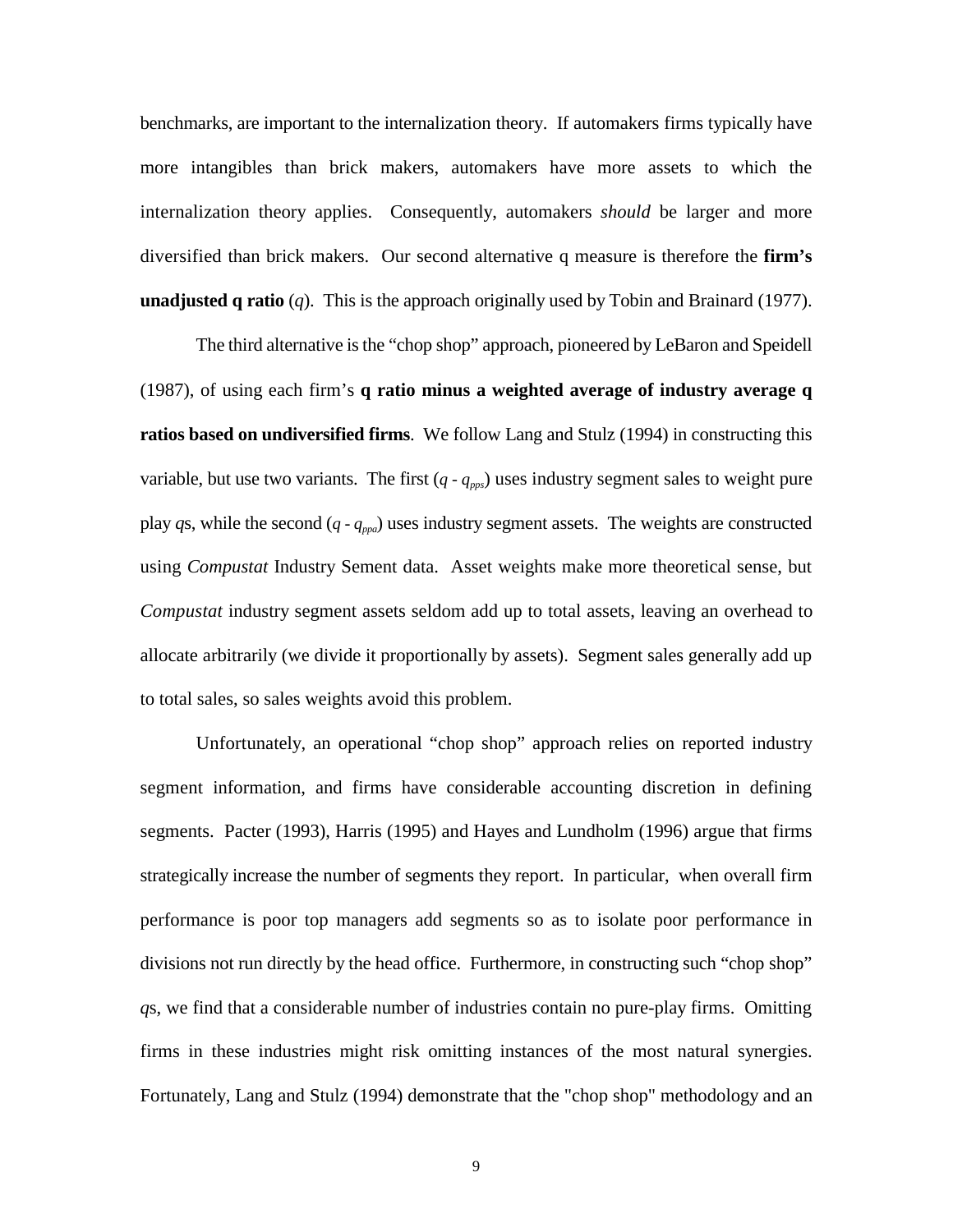approach similar to our first alternative yield similar results.

None of our approaches is wholly satisfactory. We present cross sectional empirical results using all three *q* measures and argue that the consistency of our findings across these different definitions of firm value makes a spurious result unlikely.

## *Intangibles*

We consider intangibles related to R&D and marketing, as these are most frequently connected with economies of scale (Helpman, 1984; Caves, 1985). Following Morck and Yeung (1991), we use **research and development spending per dollar of tangible assets** (*rd/a*) to proxy for production related intangibles and **advertising spending per dollars of tangible assets** (*adv/a*) to proxy for marketing related intangibles. These variables are again averages for 1976, 1977, and 1978. If a firm for which all other accounting data is available does not report R&D or advertising spending, or reports either to be "nil", the variable in question is set to zero.

We deliberately omit proxies for "growth" or "past success". It makes sense to include such variables when it is necessary to control for the present value of future growth opportunities in general. Since the purpose of our study is to explore the detailed nature of these growth opportunities, including such broad brush variables is inappropriate and would amount to "double counting".

#### *Geographic Diversification*

To measure geographic diversification, we follow Morck and Yeung (1991) in using the **number of foreign nations** in which it has a subsidiary (*nats*). As a robustness check, we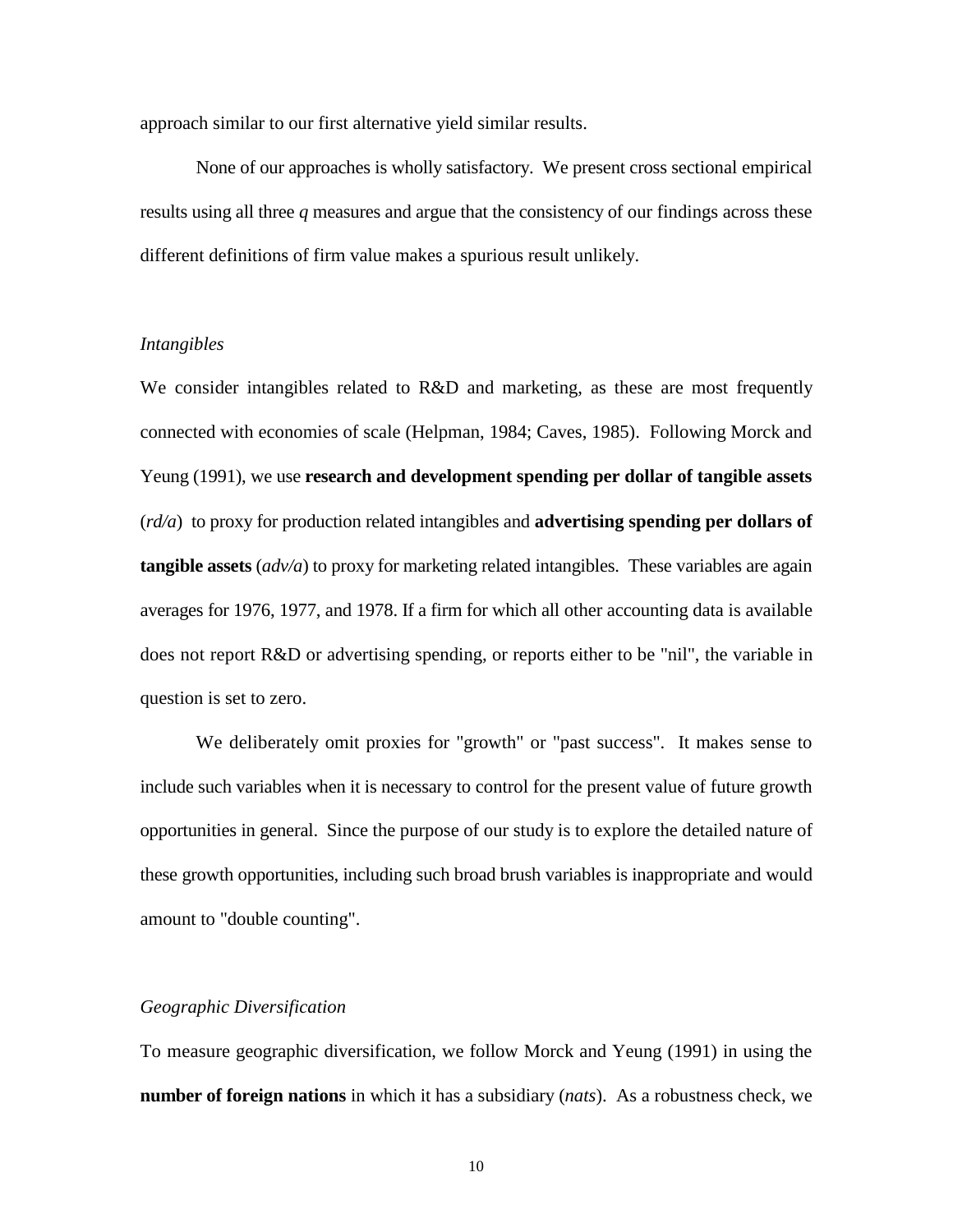repeat our analysis using the **number of foreign subsidiaries** the firm has, and an analogous variable relative to the primary industry mean.

## *Industry Diversification*

To measure cross industry diversification, we use the **number of three digit SIC codes** in which the firm operates  $(n3)$  and also the **number of four digit SIC codes**  $(n4)$ . These numbers are from S*tandard and Poor's Register of Corporations*, which lists a primary 4 digit industry and up to twelve secondary 4 digit industries for each firm. A final measure we use is the **number of reported business segments** in each firm's accounting data that Compustat assigns to different three digit industries (*s3*). We also use a four digit version of the last as a robustness check.

#### *Firm Size*

To measure firm size, we use **total sales**, (*sales*). Since this variable in its raw form would introduce substantial heteroskedasticity into regression errors, we normalize it as follows. An inverse standard normal distribution function is applied to the percentile rank of each firm's total sales, a number between 0 and 100%, to form a new size variable (*s*). As a robustness check, we also use a similar transformation of **total tangible assets**, the inflation adjusted value of the firm's assets. This variable is calculated by estimating the average ages of property, plant and equipment and of inventories, and then applying an appropriate inflation factor. Regressions using net capital are similar to those using sales, and so are not shown.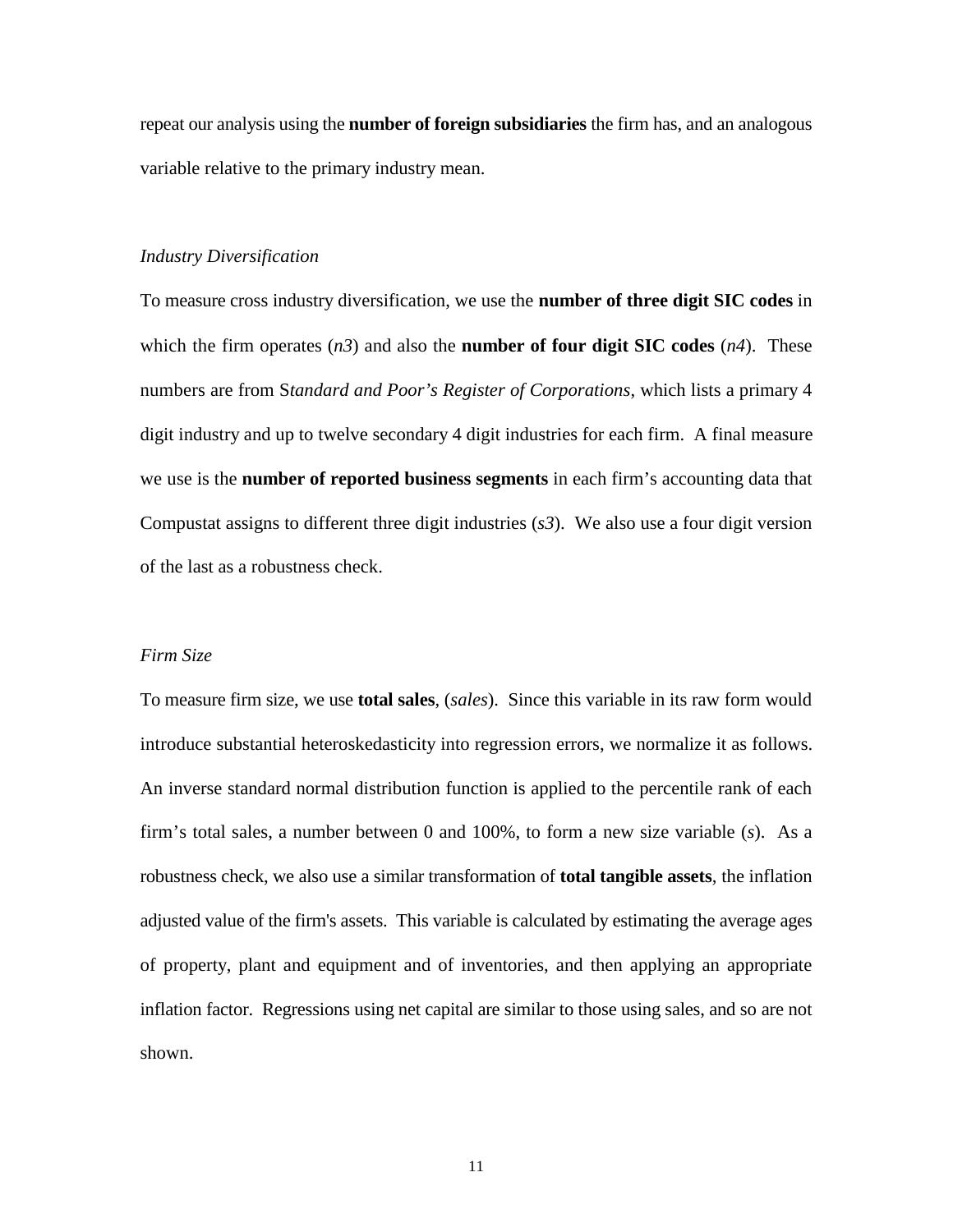## *Control variables*

We control for industry effects, with either three digit or four digit **primary industry dummies**, as assigned by S*tandard and Poor's Register of Corporations, Directors and Executives*. We also include a capital structure variable, **long term debts per dollar of tangible assets**  $(d/a)$ . This is also an average for 1976, 1977, & 1978. We include this variable because intangible assets make poor collateral, so firms whose assets are more tangible may have a tax advantage from higher leverage.

## *Follow Up Study Variables*

We follow our 1978 cross section of firms until 1986 and record 242 **domestic acquisitions** of publicly traded targets and 110 **foreign acquisitions** they make, and how these acquisitions affect their values.<sup>5</sup> We stop in 1986 because takeover rules changed in the late 1980s due to state anti-takeover laws.

## *Abnormal Returns*

Our event date is the date the bidder's first bid is listed in the *Wall Street Journal Index*. We follow the bidder's stock return from two trading days before the event date to one trading day following it.<sup>6</sup> We then subtract the *Center for Research In Securities Prices* daily value weighted market return for the same period to estimate the **bidder's abnormal stock return**  $(r<sub>b</sub>)$ .

## *Other Variables*

Asquith, Brunner and Mullins (1983) show that bidders whose takeover bid announcements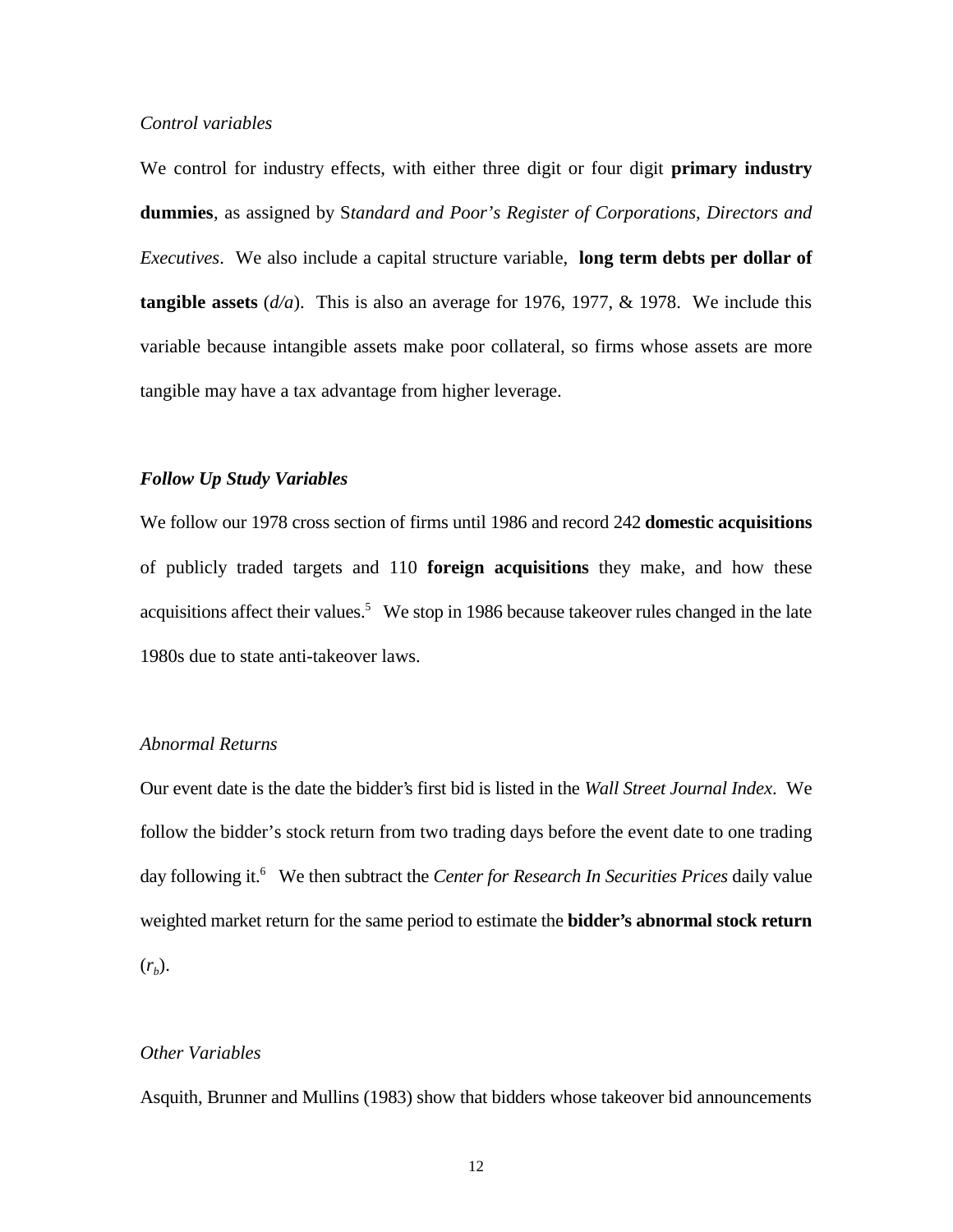include plans to use new equity financing have lower event day returns than other bidders. We therefore use a **stock financing** dummy variable. Bradley, Desai and Kim (1988) find that bidders' event date returns are lower if there are rival bidders driving up the target's price. We therefore also use a **multiple bidder** dummy variable. These variables are constructed using the *Wall Street Journal Index*. We also use the bidder's **leverage** from our 1978 cross section to proxy for free cash flow. Large firms' stock are less moved by acquisitions than are small firms' stocks, and large targets are more likely to move a bidder's price than are small targets. Therefore, we control for the **ratio of the target's acquisition price to the bidder's equity value** prior to the takeover bid. This information is from the *C.R.S.P.* tapes. Finally, we track corporate growth from 1978 to 1986 for our cross section using an annualized percentage **change in asset value**. Asset values are inflation adjusted, as per Hall (1988), and are further adjusted for general inflation.

## **Cross Section Results**

## *Univariate and Bivariate Statistics*

Table 1 reports univariate statistics and cross-section correlations for the variables introduced above. Panel A shows the mean *q* to exceed the median, implying that some very high q firms pull the mean up. The same is true for our diversification variables (*n3*, *n4* for product lines, and *nats* for geographic diversification) and for our intangibles proxies (*rd/a* and *adv/a*).

Panel B shows our various *q* measures to be almost perfectly correlated with each other. All are also positively correlated with international diversification, negatively correlated with industry diversification, uncorrelated with size, positively correlated with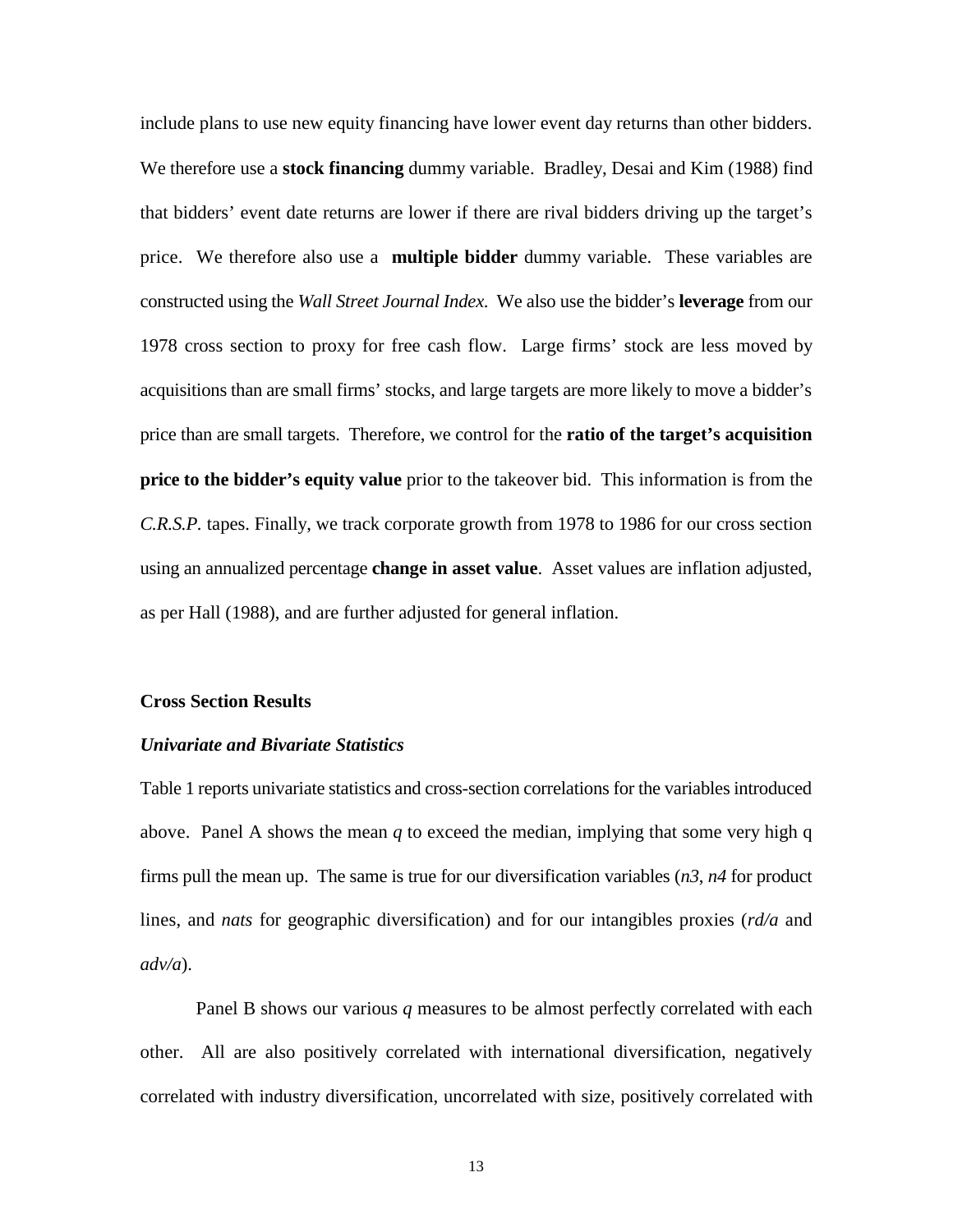intangibles, and negatively correlated with debt. International diversification, cross industry diversification, and size are all positively correlated with one another.

Conspicuously, *q* and intangibles are negatively correlated with cross-industry diversification, consistent with Lang and Stulz (1994); but positively correlated with international diversification, consistent with Morck and Yeung (1991). Doukos and Travlos (1988), Morck and Yeung (1992), Kang (1993), Harris and Ravenscraft (1991) and others find positive bidder returns in foreign acquisitions; whereas, Asquith, Brunner and Mullins (1983) and others consistently report negative or zero event day returns for bidders in domestic acquisitions. Although Morck and Yeung (1992) find evidence of agency problems in some international expansions, these may be less important relative to synergies than in domestic cross-industry mergers. Firstly, cross border mergers are more risky because they expose the acquirer to foreign currency risk, political risk, and the general disadvantage of competing with local firms on their "home turf". These deterrents make cross-border mergers less attractive than domestic mergers to risk-averse, self-interested mangers. Second, economies of scope and scale from intangibles may be harder to achieve in crossindustry diversification. Thus, synergy might be relatively more prevalent in international diversification, while agency problems might be relatively more common in cross-industry diversification, consistent with the observed correlation coefficients.

Debt has correlations opposite in sign to those of q and intangible measures, consistent with high leverage being associated with tangible assets but not, at least in simple bivariate correlations, with higher shareholder value.

## *Multivariate Analysis*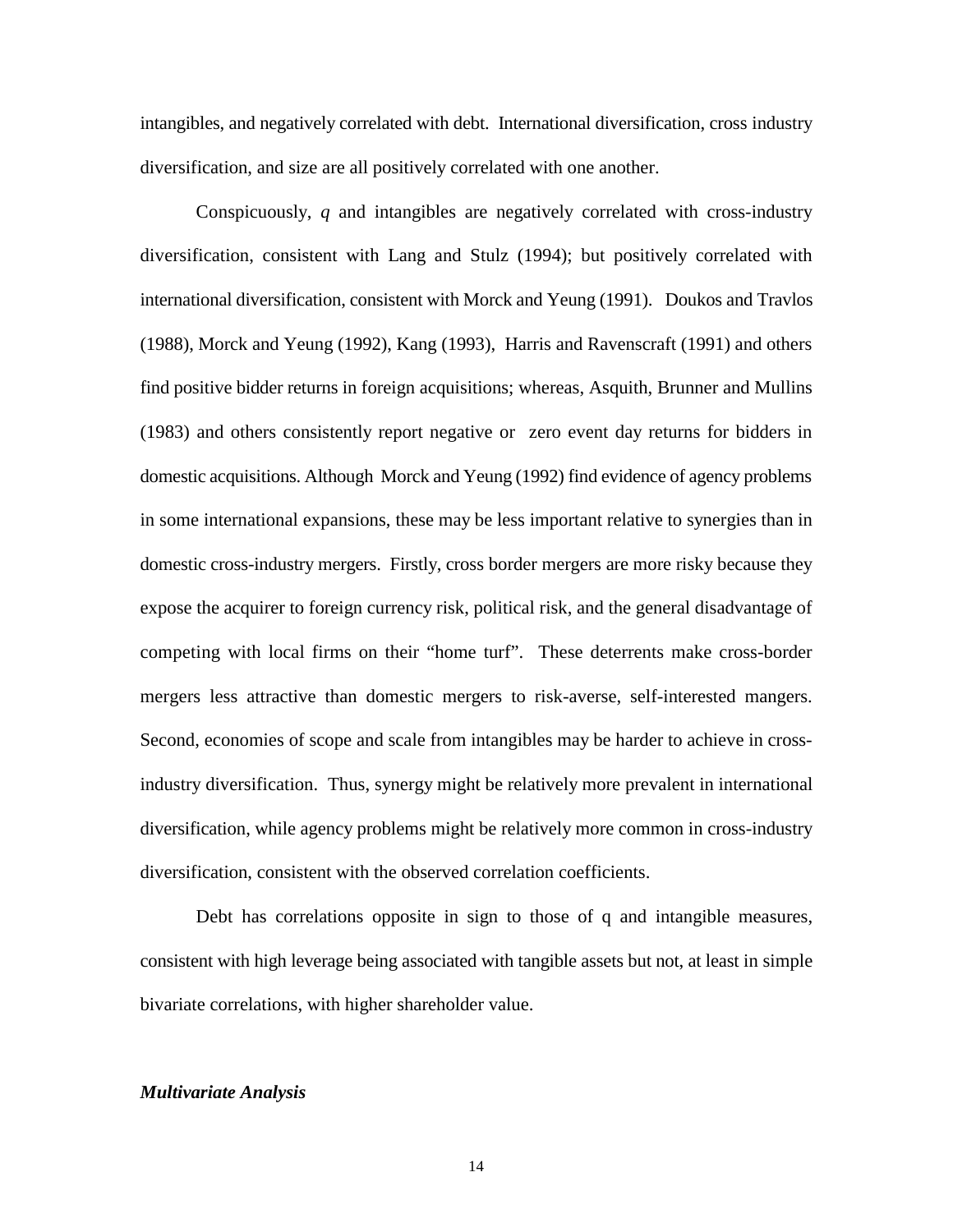Our basic framework is regressions of the form of (5), *viz*.

$$
q = \sum_{s=1}^{S} v_s + \beta_1 \frac{d}{a} + \beta_2 \frac{rd}{a} + \beta_3 \frac{adv}{a} i_2 + \beta_4 [\text{g}^{geographic}_{diversification}] + \beta_5 [\text{d}^{industry}_{diversification}] + \beta_6 size + \epsilon
$$
 (6)

where  $v<sub>s</sub>$  is a dummy equal to one if the firm's primary industry is industry *s* and equal to zero otherwise. We then modify this specification to allow the diversification and size coefficients,  $\beta_4$  through  $\beta_6$ , to depend on the firm's intangible "edge",

$$
\beta_4 = \gamma_0 + \gamma_1 \frac{rd}{a} + \gamma_2 \frac{adv}{a} \tag{7}
$$

$$
\beta_5 = \frac{d}{b_0} + \frac{r d}{1} \frac{r d}{a} + \frac{r d v}{2} \tag{8}
$$

$$
\beta_6 = \eta_0 + \eta_1 \frac{rd}{a} + \eta_2 \frac{adv}{a} \tag{9}
$$

We thus run regressions:

$$
q = \sum_{s=1}^{S} v_s + \beta_1 \frac{d}{a} + \beta_2 \frac{rd}{a} + \beta_3 \frac{adv}{a} i_2
$$
  
+  $\gamma_0 \left[ \frac{geographic}{diversification} \right] + \gamma_1 \frac{rd}{a} \left[ \frac{geographic}{diversification} \right] + \gamma_2 \frac{adv}{a} \left[ \frac{geographic}{diversification} \right]$   
+  $\gamma_0 \left[ \frac{industr}{diversification} \right] + \gamma_1 \frac{rd}{a} \left[ \frac{industr}{diversification} \right] + \gamma_2 \frac{adv}{a} \left[ \frac{industr}{diversification} \right]$   
+  $\eta_0 size + \eta_1 \frac{rd}{a} size + \eta_2 \frac{adv}{a} size + \epsilon$  (10)

In a similar specification, but considering geographic diversification only, Morck and Yeung (1991) find that  $\gamma_0$  is negative while  $\gamma_1$  and  $\gamma_2$  are positive, and conclude from this that geographic diversification adds value only if the firm possesses information-based intangibles (assets thought to have very large economies of scale). In subsequent tables, we search for a similar effects in size and cross-industry diversification.

Consistent with Morck and Yeung (1991), Table 2 shows geographic diversification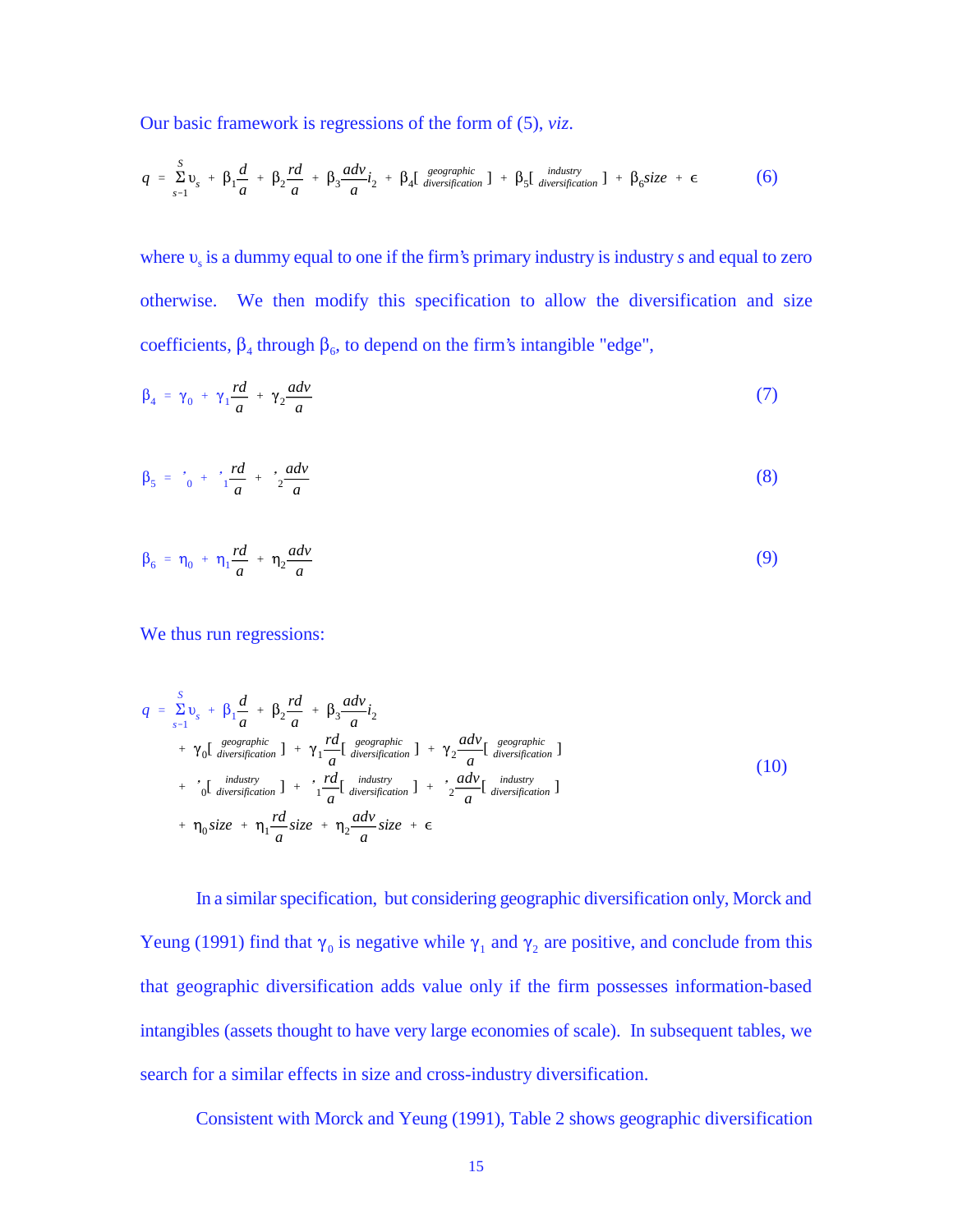adding no value in the absence of intangibles (though the point estimates of  $\gamma_0$  are negative), but adding statistically significant value when R&D spending is high.

Cross industry diversification appears to destroy significant value when intangibles are absent, as Table 2 consistently shows negative and significant estimates for  $\dot{ }$ <sup>0</sup>. The coefficients of about -.03 imply that *q* falls by over 3% of the dollar value of tangible assets per additional 3-digit sic segment, and by over two percent per additional 4-digit sic segment. These numbers roughly confirm Lang and Stulz (1994). These declines are roughly 10 times larger than the comparable (statistically insignificant) declines for diversification into an additional country. This may reflect a greater incidence of cross industry diversification due to agency problems. It might also reflect more valuable tax avoidance opportunities associated with international diversification and transfer pricing.<sup>7</sup>

Notably, however, we find that cross industry diversification appears to add to firm value in the presence of intangibles. We find consistently positive and significant values for  $i_1$  and positive, though seldom significant, values for  $i_2$ ! This is irrespective of whether we use number of 3 digit or 4 digit industries to measure diversification, and irrespective of how we define *q*.

Sheer firm size also appears to destroy value in the absence of intangibles, but adds to value in their presence. Like geographic and industry diversification, firm size is negative and significant but its cross-terms with intangibles are positive and significant. Note that advertising appears to add value more through firm size than through industry or, especially, geographical diversification.

The other variables behave as expected: leverage is negative and significant, R&D spending is positive and significant, and advertising is insignificant.

16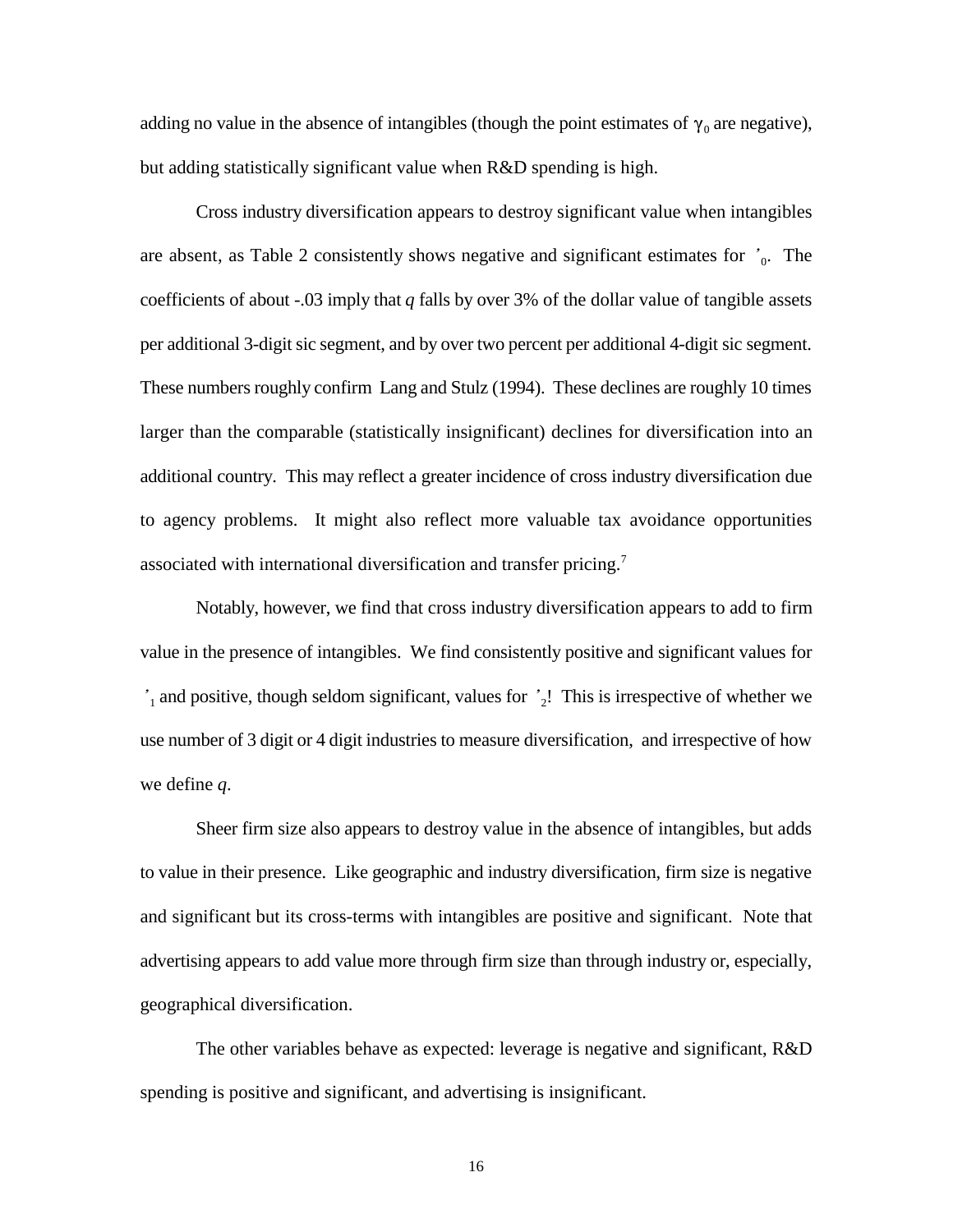## *A Comparison with the Literature on Cross Industry Diversification*

We find that cross industry diversification does not always destroy value. Jensen (1989) argues that diversification became bad only in the 1980s. Our analysis suggests that this view can be refined. In 1978, we find that diversification adds value when the firm has intangibles, but otherwise destroys value. This supports Livermore (1935), who found a similar relationship between intangible assets, like R&D or advertising, and superior posttakeover firm performance in the U.S. "turn of the century" merger wave.

Nonetheless, the analyses of Morck, Shleifer and Vishny (1990), Lang and Stulz, (1994), Berger and Ofek (1995, 1996), John and Ofek (1995), Servaes (1997), Stein (1997), Denis *et al.* (1997), Rajan *et al.* (1997), Shin and Stulz (1997), Scharfstein (1997) and others are roughly correct - industry diversification does destroy value in most cases. To illustrate, recall that the overall effect of industry diversification on *q* is

$$
\beta_5 = \frac{d}{b_5} + \frac{r d}{1} \frac{d}{a} + \frac{r d}{2} \frac{d}{a}
$$
 (11)

For this to be positive, it must be the case that

$$
\frac{rd}{1-a} + \frac{adv}{2-a} > -\frac{d}{0}
$$
 (12)

For a firm with no advertising spending to profit from diversification, its R&D spending must satisfy

$$
\frac{rd}{a} > -\frac{0}{1}
$$

The values of  $i_0/i_1$  in regressions 2.1 through 2.6 are 6.06%, 5.57%, 6.44%, 5.35%, 5.90%,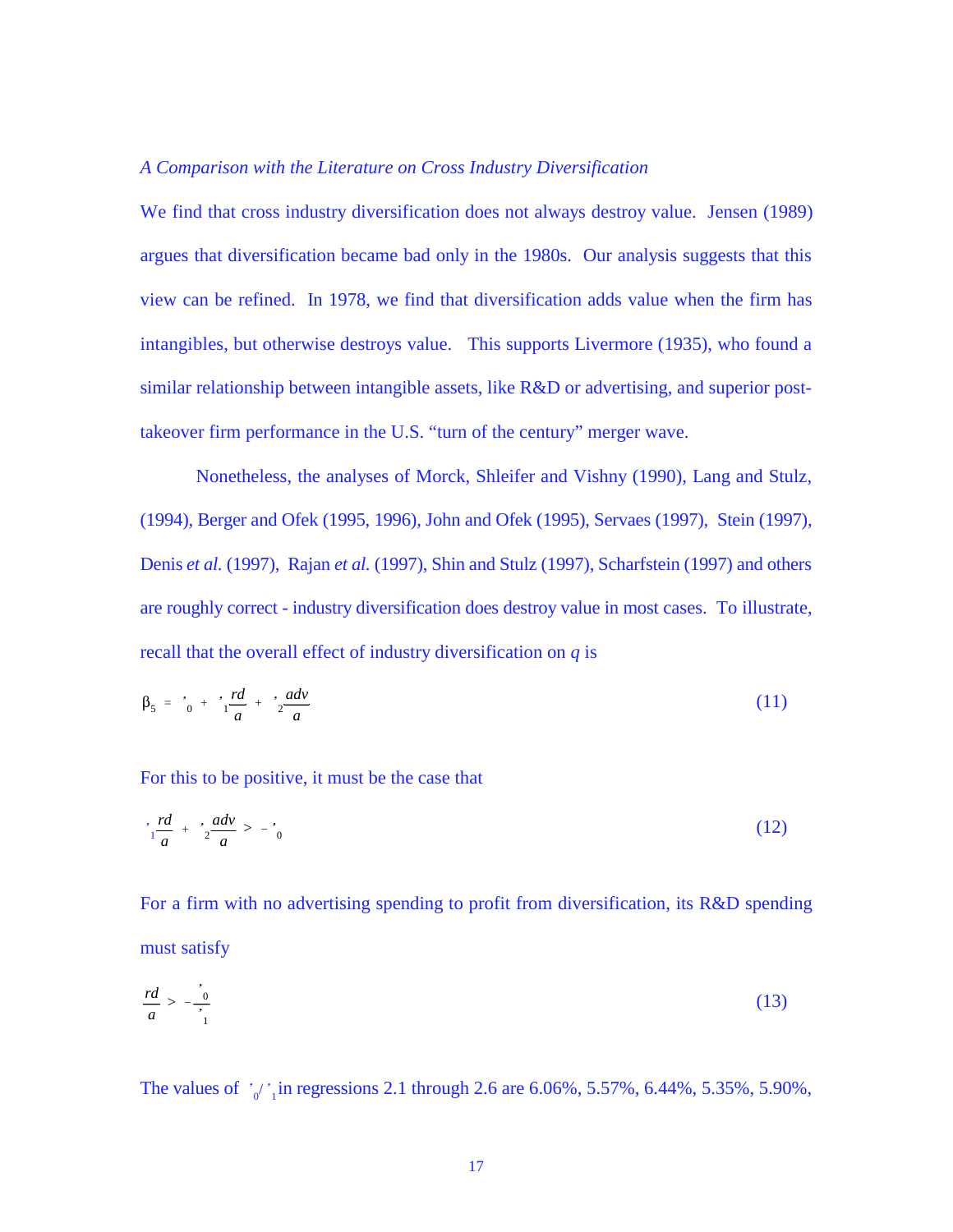$v'_{0}$ , are roughly equal to one standard error above the mean,  $\mu + \sigma = 6.34\%$ . In other words, and 5.88% respectively: an average of just under six percent. From Table 1A, the mean of *rd*/*a* is  $\mu$  = 2.39% and its standard deviation is  $\sigma$  = 3.95%. Thus, the calculated values of expansion into a new 3 or 4 digit SIC code is likely to add value only if a firm's R&D spending per dollar of tangible assets exceeds the overall mean by one standard error. (A similar calculation using *adv*/*a* leads to a similar qualitative prediction.)

equation 11 is positive or negative. Based on the average values of  $i_0$   $i_1$  in regressions 2.1, For a given firm, cross-industry diversification adds or subtracts value as  $\beta_5$  in 2.3, 2.5 and 2.6 (all of which measure diversification by three digit industries), only 151 or 12% of our 1,277 firms could benefit shareholders through cross-industry diversification. The remaining 1,126 firms, 88% of the sample, should be focused on a core industry. In fact, 1,011 firms operate in more than one three digit line of business! Of the 151 firms that could benefit shareholders by diversifying across industries, 104 have done so. Of the 1,126 that should not be diversified, only 219 firms, or 19%, resisted the temptation. Instances of value destroying cross-industry diversification (907 firms) outnumber instances of value creating diversification (104 firms) nine to one.

## *Robustness*

The results in Table 2 are highly robust. Using number of foreign subsidiaries instead of number of nations in which such subsidiaries are located gives similar results. Using four digit industries to define "chop shop" *q*s also gives similar results, though the sample shrinks further because "pure play" firms are lacking in more industries. Using assets rather than sales to measure firm size also makes no qualitative difference. Using logarithms of sales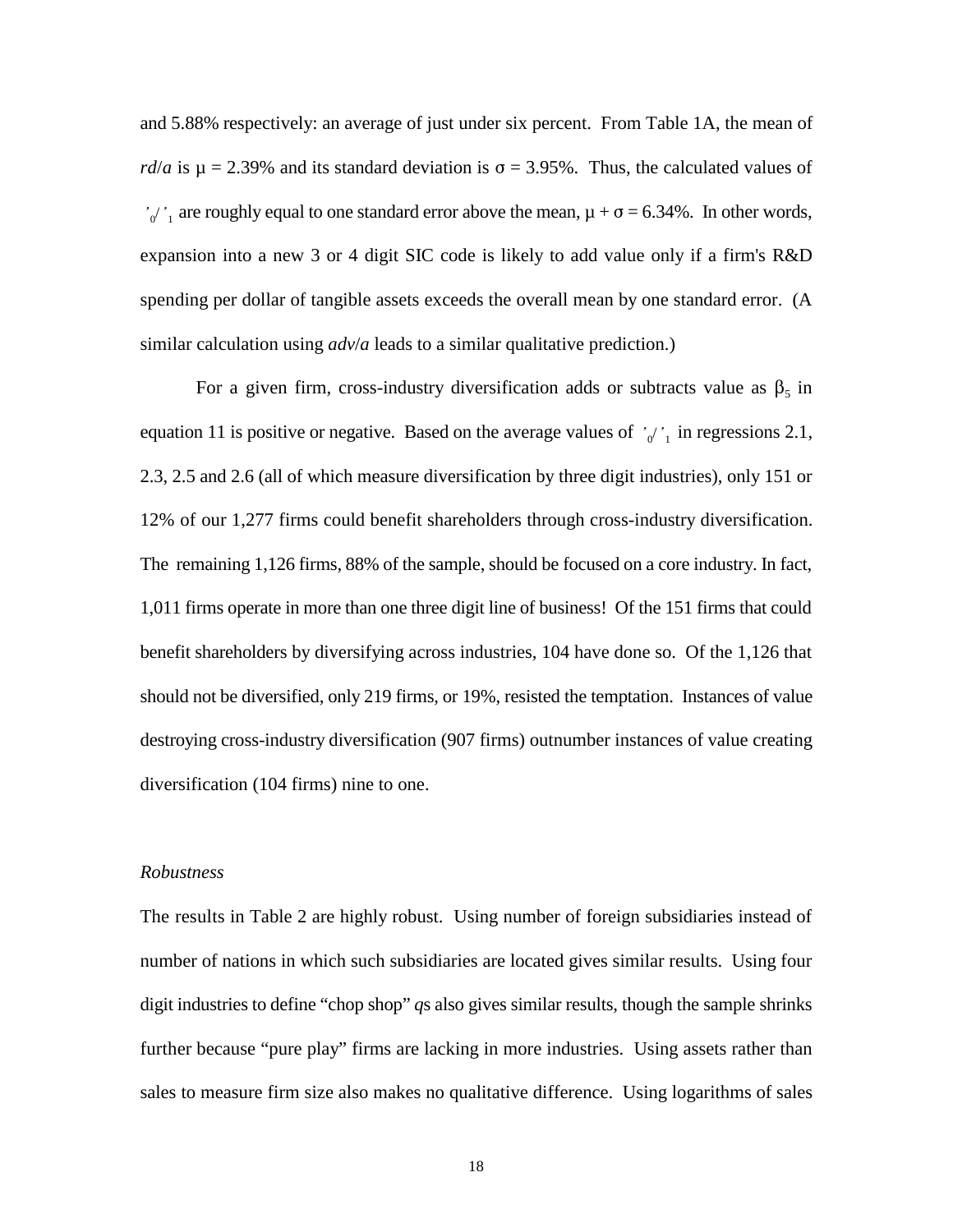or assets instead of the normalized rank transformation in Table 2 also makes no material difference. Raw sales or assets is insignificant, but induces substantial heteroskedasticity.

Using raw scale and scope variables, rather than variables orthogonalized according to Spanos (1986), allows for substantial multicollinearity, and makes regressions containing more than one scale or scope variable difficult to interpret. When we use raw variables and include only multinational diversification and its cross terms, only cross industry diversification and its cross terms, or only firm size and its cross terms, we get results qualitatively similar to those in Table 2.

We can also reject the possibility that our results are an artifact of "averaging". If the U.S. has a comparative disadvantage in low technology industries, these industries should generally be contracting while high tech industries are generally expanding. Focused firms in the contracting industry have lower *q*s than have focused firms in the expanding industry. A low tech firm expanding into a high tech industry incurs more R&D and also has a higher *q* than its counterparts that remain focused in the low tech industry. Similarly, firms expanding into the low tech industry incur less R&D and have lower *q*s than their peers that remain focused in the high tech industry. In such a world, a regression of *q* on the cross term between diversification and intangibles will give a spurious positive coefficient for the cross term.

In principle, the "chop shop" approach should eliminate this problem. However, if low *q* firms are more likely to report many segments, as Pacter (1993), Harris (1995) and Hayes and Lundholm (1996) argue, the number of reported segments is itself a function of *q*. The ensuing bias in cross-terms is difficult to predict.

Fortunately, we can also reject this "averaging" story because it makes symmetrical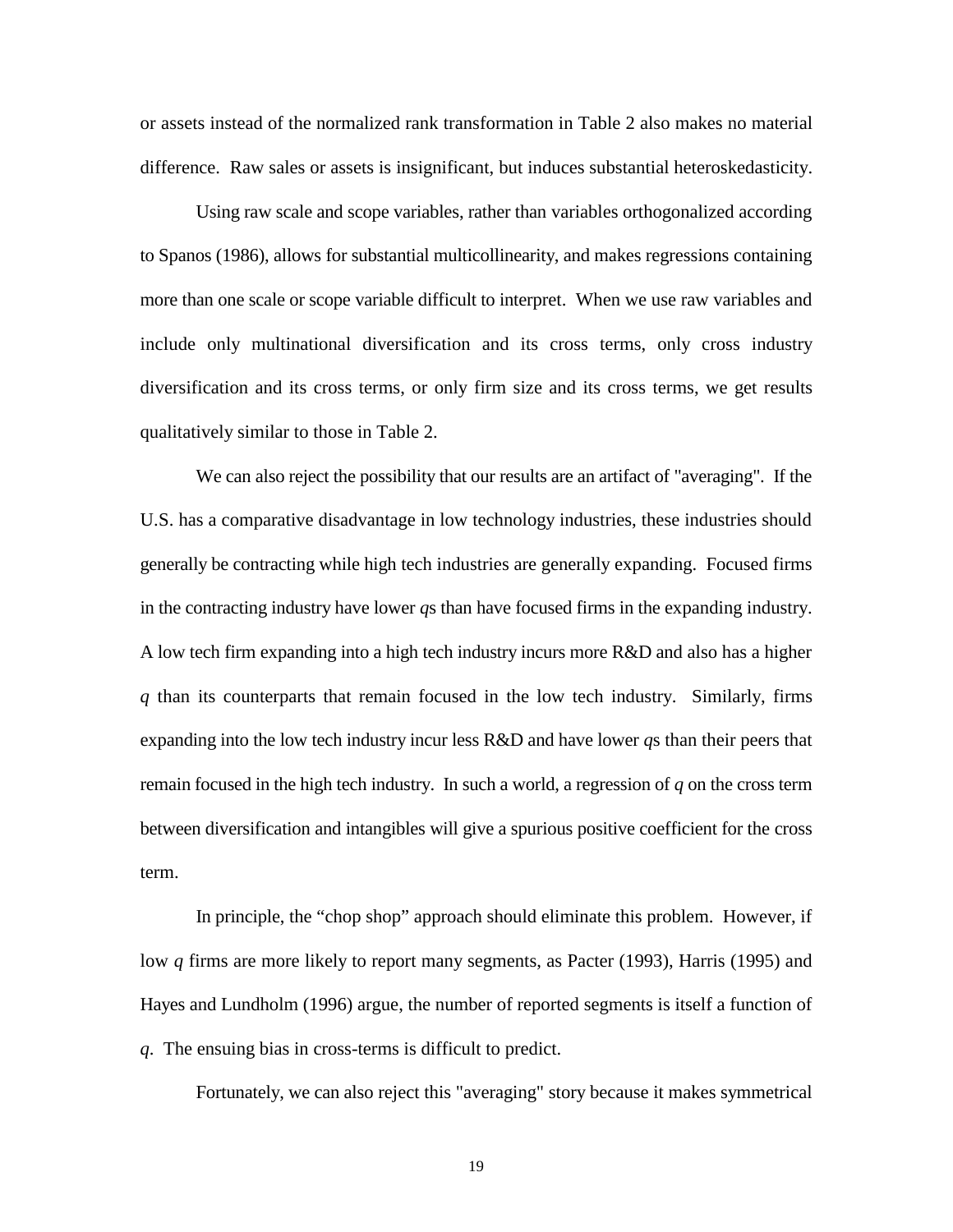predictions for expansion from high to low tech industries and from low to high tech industries. That is, if we cut the sample into high and low tech home industries, this story predicts identical cross terms in both sub-samples. When we partition the sample in this way, we find that the cross term result is strong in the high tech industry sub-sample, but absent in the low tech industry sample. This is consistent with internalization based synergy: firms whose home industry is low tech should not have much to internalize while the opposite is true for firms whose home industry is high tech.

## **Follow Up Study Results**

The previous results suggest that some firms can add value by growing and diversifying, while others cannot. In this section, we follow our firms to see which ones do expand and diversify, and whether this in fact adds value.

We again partition our initial cross section according to whether or not the firm should grow or diversify according to equations 7, 8 and 9. That is, we use the estimated coefficients in Table 2 to gauge whether or not the positive effect of growth or diversification due to each firm's intangibles overrides the negative intrinsic effect of these policies. We repeat this procedure for each relevant regression in Table 2 and then assign each firm to the subsample implied by the majority of regressions.

 We argued above that information-based assets might have increasing returns to scale and scope for many firms. However, given sufficient existing scale and scope, diminishing returns might eventually set in. We therefore construct a second partition based on whether or not each firm has, in fact, diversified. This allows us to compare firms that should expand but have not, and thus should have unambiguously increasing returns to scale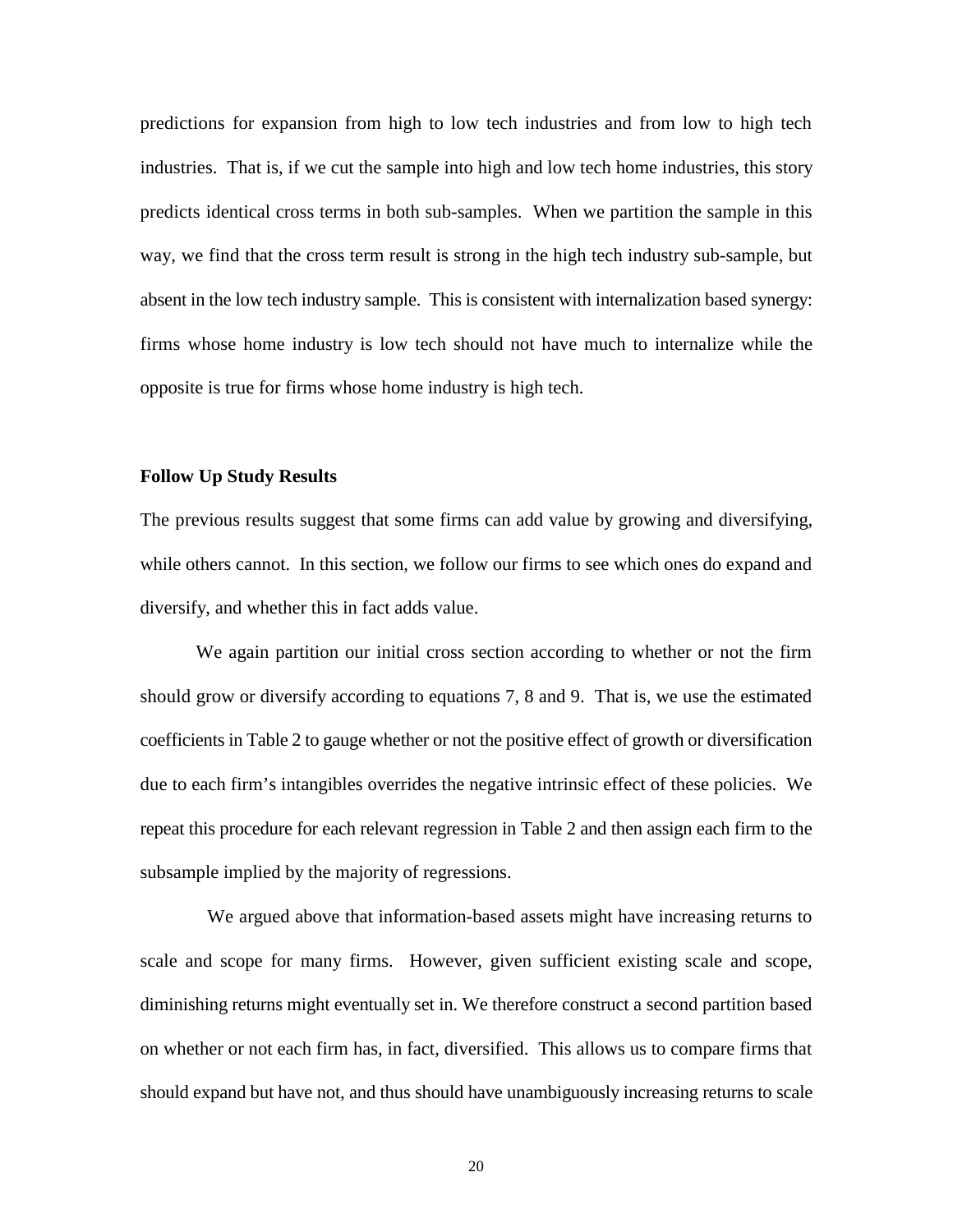in intangibles, to other firms. Table 3 presents these comparisons.

## *Subsequent International Diversification*

The first panel in Table 3 examines international diversification. Firms that should be multinationals according to Table 2 are indeed more likely to have overseas subsidiaries (t  $= 5.99$ ) than are other firms.<sup>8</sup> Of our 1,277 firms, 269 should not be diversified internationally, and only 72 of these have so diversified. In contrast, of the 1,008 that should diversify internationally, 536 have. Thus, the ratio of instances of value destroying to value enhancing international diversification is roughly one in seven. Recall that for cross-industry diversification, the comparable ratio is nine instances of value destroying diversification to one instance of value creating diversification. Furthermore, firms that should expand internationally are significantly more likely to make subsequent foreign acquisitions ( $t =$ 3.36).

The event studies of foreign acquisitions by firms in each subsample are also consistent with internalization. Firms that should diversify internationally, but have not, show the least negative stock price reactions to foreign acquisitions announcements. In contrast, firms that should not expand internationally, but have done so, have the most negative stock price reactions to further foreign acquisitions. These differences in returns are not statistically significant, and remain insignificant when effects related to equity financing, bidder size, etc. are controlled.

Takeover bids of firms with intangibles by companies with extant or potential multinational structures are obvious alternative ways for the economy to realize potential synergies. Indeed, this route may be preferable for the shareholders of the target firms, as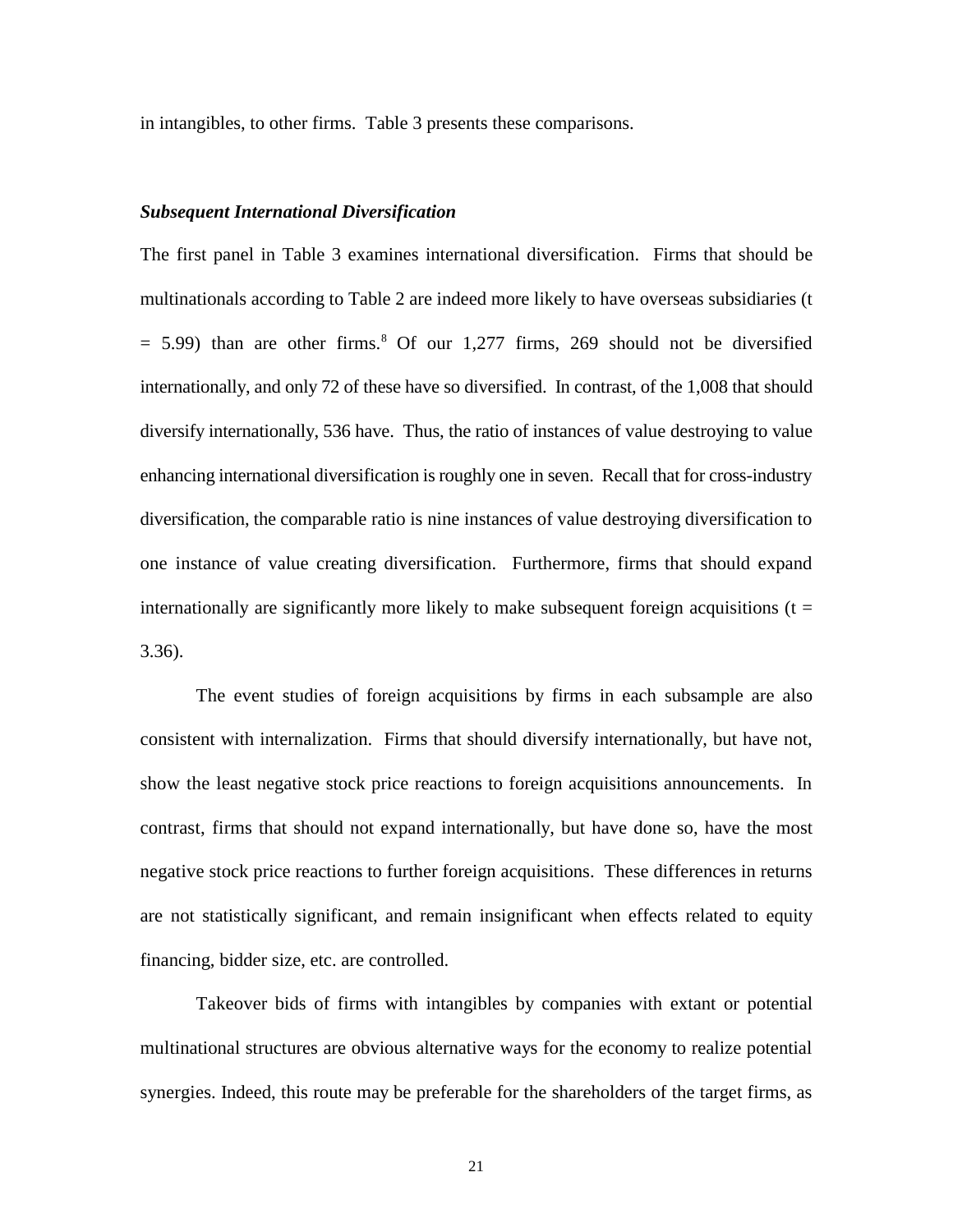winner's curse costs and the like are absorbed by the bidder shareholders. Firms that should expand internationally, but have not, are significantly more likely  $(t = 2.33)$  than other firms to become the targets of friendly merger bids. Their odds of being the target of a hostile bid, in contrast, are not significantly different from those of other firms. Firms that should not have expanded internationally, but did, have incidences of both hostile and friendly takeovers not significantly different from those of other firms.

## *Subsequent Cross Industry Diversification*

The second panel in Table 3 considers cross-industry diversification. In contrast to the first panel, firms that should not diversify across industries are significantly  $(t = 3.30)$  *more* likely to have done so! Firms that should not diversify across industries are also significantly *more* likely  $(t = 1.97)$  to launch a subsequent cross-industry takeover bid. Indeed, firms that should diversify across industries, but have not, actually launch *no bids at all* from 1978 to 1986.

This makes it impossible to test whether cross-industry bids by firms that should diversify, but have not, add to shareholder value. Diversifying bids by firms that should diversify, and already are, have more negative stock price reactions than other bids, however these differences are not statistically significant. Controlling for equity financing, target size relative to bidder size, the presence of multiple bidders, and the bidder's leverage fail to alter this result.

Clearly, many firms that would benefit by diversifying across industries fail to launch takeovers that should add to shareholder value. This does not necessarily mean the full value of their intangibles remains unrealized. The last three lines of the middle panel contain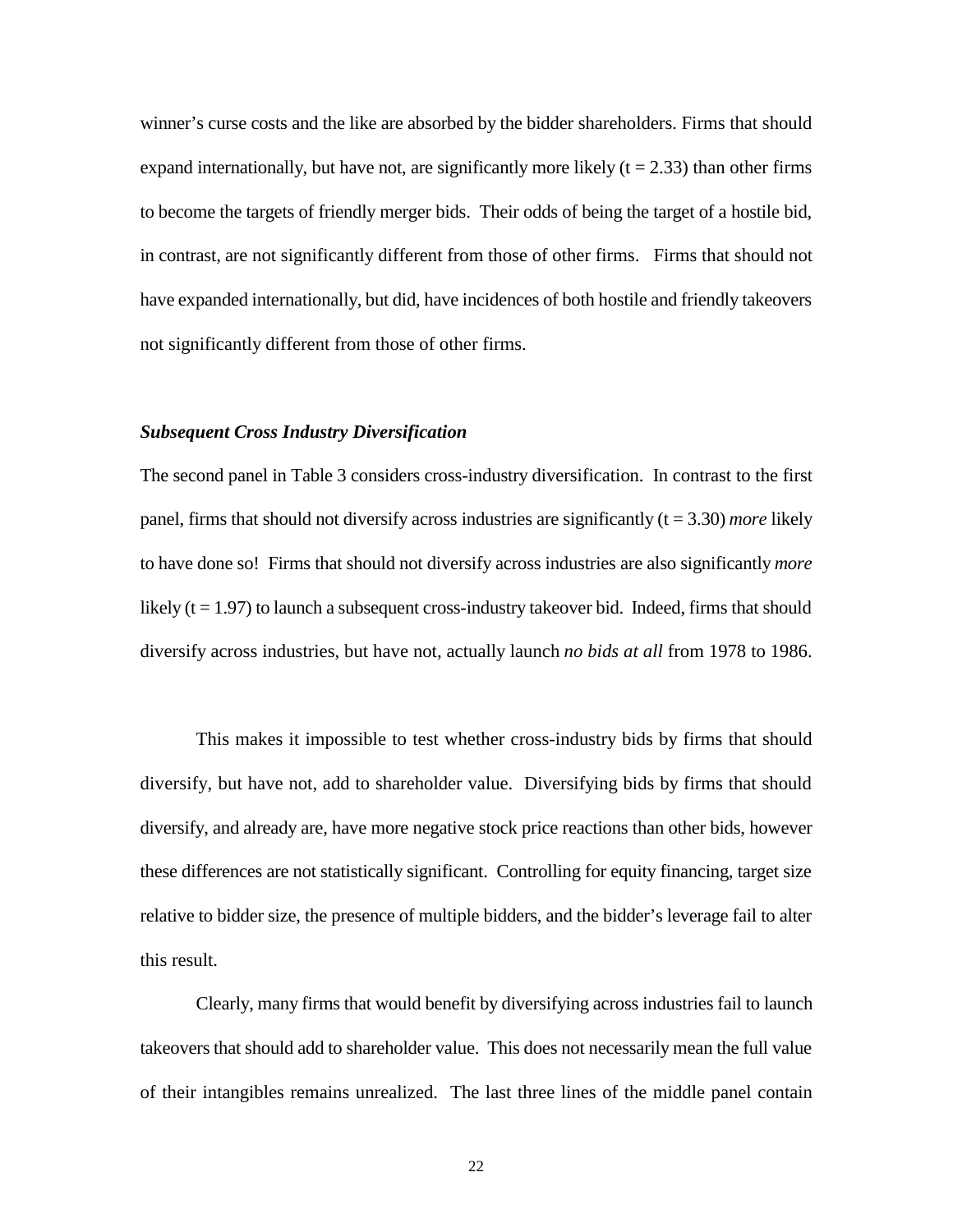statistics about takeover bids launched against firms in each subsample. Firms that should be diversified, but are not, are significantly more likely to become targets of friendly merger bids (t=1.76) than are other firms. Indeed, more than one third of the firms that should diversify, but have not, end up as friendly merger targets. This is consistent with the managers of firms with potential diversification synergies adopting passive strategies, and letting other firms organize the mergers.

Note also that hostile bids are not more likely against these firms than against other firms. In contrast, hostile takeovers are significantly more likely  $(t = 2.65)$  against firms that should not have diversified, but did, than against other firms. This is consistent with hostile bids having a disciplinary role, aimed at undoing past mistakes in corporate strategy, consistent with Morck, Shleifer and Vishny (1989), Martin and McConnell (1991) and others.

## *Subsequent General Expansion*

The third panel of Table 3 considers overall firm growth from 1978 to 1986. Firms that are small, but should be large due to their intangibles, do grow at a significantly higher  $(t=2.28)$ 3.45% annual growth rate in fixed assets compared to all other firms. However, they are significantly less likely  $(t= 2.51)$  to launch domestic takeover bids, diversifying or not, than other firms are.

Small firms that should grow also show the most positive stock price reactions to announcing takeovers, about one percent. The differences in simple mean returns are insignificant, but become highly statistically significant when we control for the presence of multiple bidders, contemporaneous stock issues, the bidder's leverage, and the ratio of the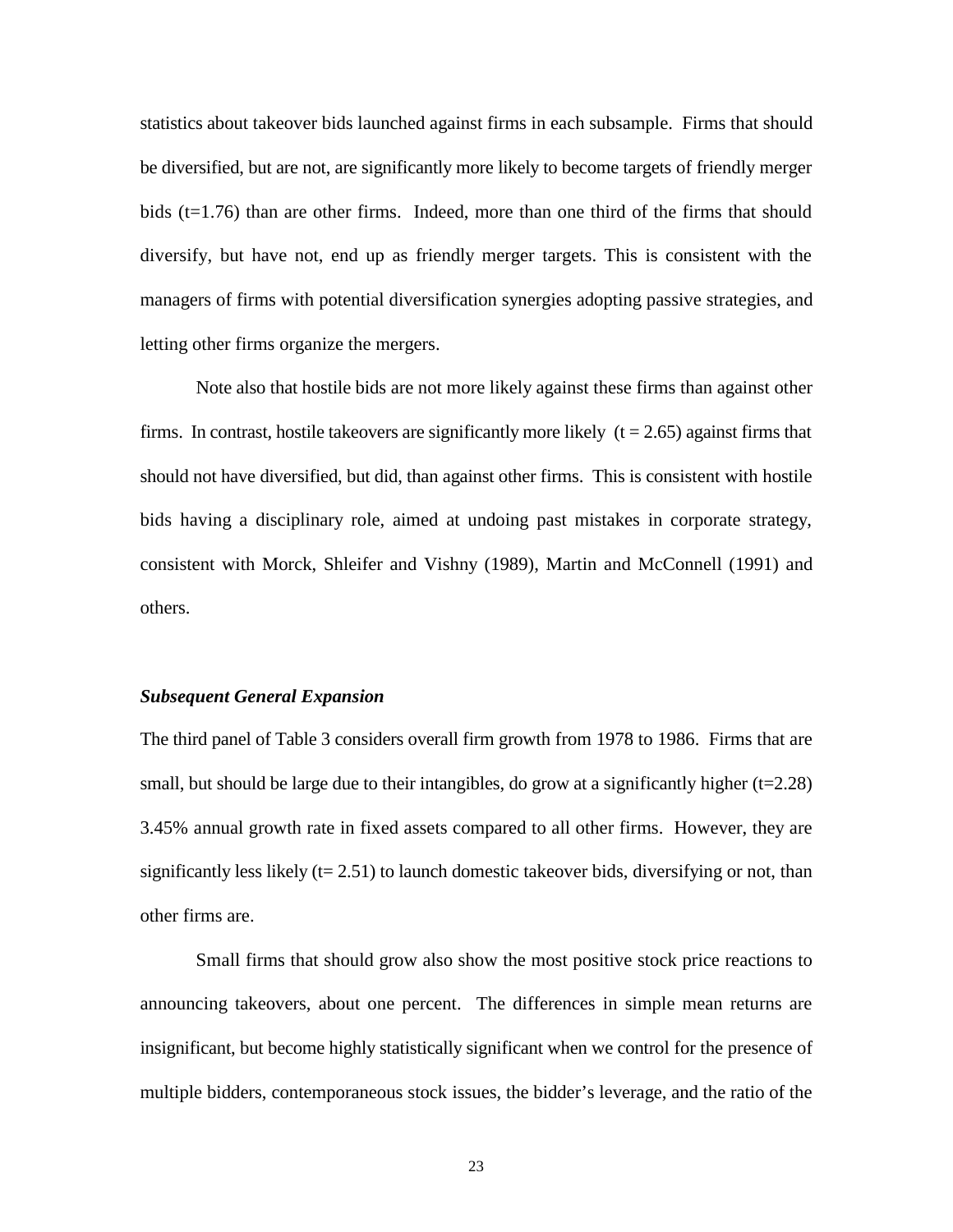target's size to the bidders' size in a multiple regression setting, *viz*

$$
r_b = \frac{.00602}{(.57)} + \frac{.0253}{(.01)} \times \int_{but\ has\ not}^{s}\n\frac{.0269}{.029} \times \int_{bidders}^{multiple} - \frac{.0182}{(.05)} \times \int_{issue}^{e}\n\frac{.0366}{.25} \times \frac{debt}{assets}\n+ \frac{.00368}{(.73)} \times \frac{target\ size}{bidder\ size}
$$
\n(14)

with the numbers in parenthesis being probability levels. Firms that should expand, but have not, post significantly higher stock price gains upon announcing domestic acquisitions once we control for other variables known to affect bidder returns.<sup>9</sup>

Again, firms that should expand, but have not, are significantly more likely  $(t = 4.25)$ to become targets of friendly takeover bids. Note also that firms that should not diversify, but have, are significantly more likely  $(t = 4.04)$  to become targets of hostile bids. This is, once more, consistent with hostile takeovers being a mechanism for busting up firms that have grown too large.

## **Conclusions**

For most firms, international diversification, cross industry diversification, and sheer size are correlated with reduced shareholder value. For firms owning substantial information-based assets related to R&D or advertising, international diversification, cross industry diversification and size add value. These findings support the internalization theory of synergy: Information-based assets have increasing returns to scale and scope, but cannot be traded easily; they therefore justify firm extension in scale and scope.

Many firms with substantial intangible assets are relatively unextended in scale and scope. Moreover, these firms launch few subsequent takeovers. They are, however, significantly more likely than other firms to becoming targets of friendly mergers. This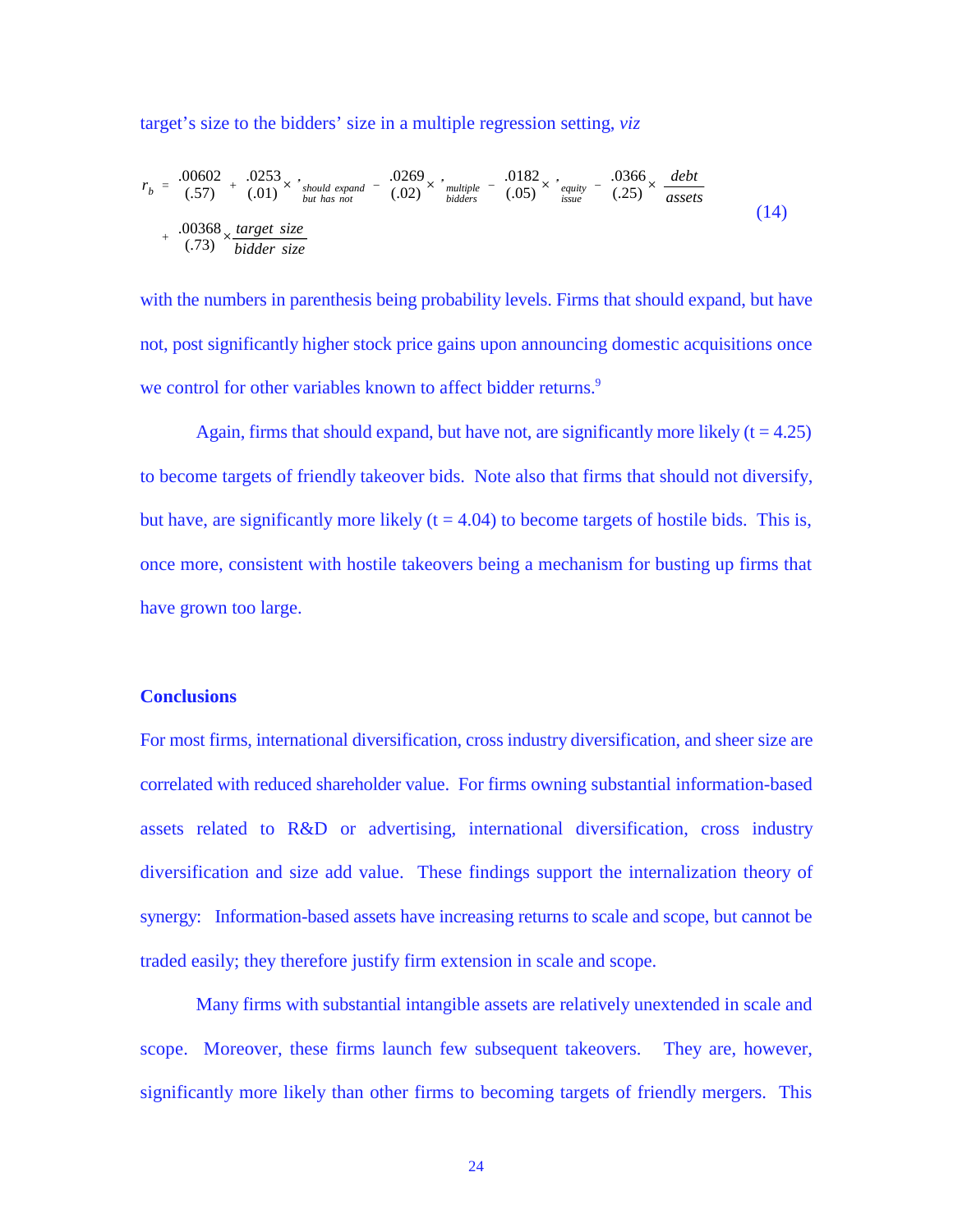suggests that synergies are a legitimate reason for mergers, and that the market for corporate control plays an important role in allowing firms to realize synergies from international diversification, cross industry diversification, and sheer size.

Many other firms diversify and expand without possessing valuable intangibles. In these firms, increased scope and scale destroy value. We find that such firms are unusually likely to become hostile takeover targets. This is consistent with the market for corporate control correcting non-value-maximizing corporate strategies *via* hostile takeovers.

The above results illuminate the economic function of firm size and diversification, and also resolve empirical tension on these subjects. Firm size and diversification are ways to internalize economies of scale and scope arising from intangibles, and to capture these synergistic values for shareholders. Firm size and diversification can also betray managers pursuing their self-interest at the shareholders' expense.

We find that international diversification is more likely to be value enhancing, whereas cross-industry domestic diversification is more likely to be value destroying. This is consistent with cross-country diversification being less attractive to risk-averse, selfinterested mangers because of factors like currency risk, political risk, and competitors' 'home turf' advantage. It is also consistent with there being less inherent synergy in domestic cross-industry diversification.

Given human nature, it is unsurprising that diversification often reflects agency problems rather than internalization. But the lesson here is that agency behavior is ubiquitous, not that diversification is bad. Indeed, our results suggest that the market for corporate control made appropriate corrections. Corporate strategies that extend scale or scope only when this adds value are clearly better for shareholders than a Quixotic tilt to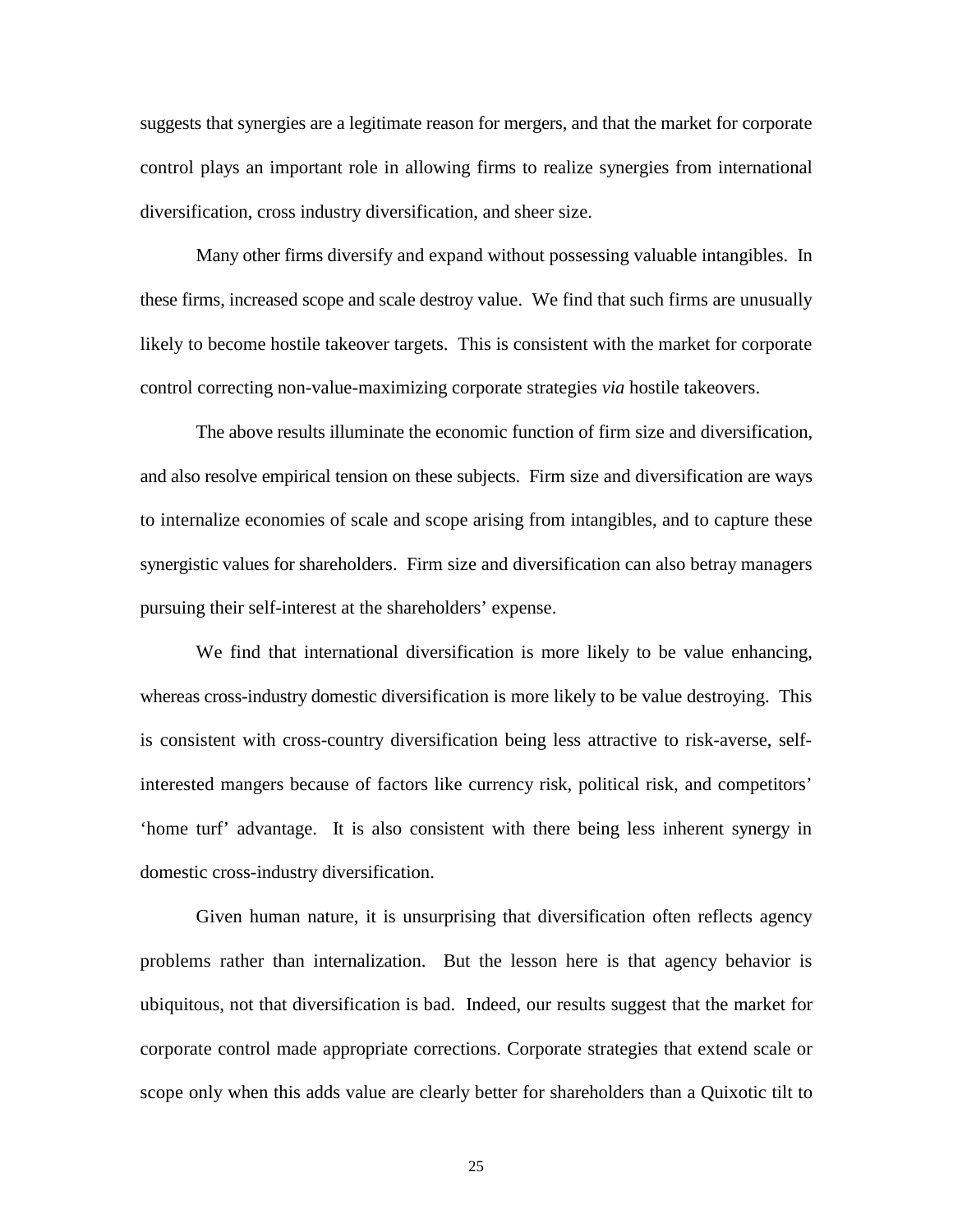downsize and focus. A discerning market for corporate control acts to make such strategies better for managers too.

## **References**

- Asquith, Paul R., R. F. Brunner and David W. Mullins 1983. "The gains to bidding firms from merger" *Journal of Financial Economics*, 11 pp. 121-140.
- Bagwell, Laurie Simon and Zechner, Josef. 1993. "Influence costs and capital structure." *Journal of Finance* July, v48n3, p. 975-1008

Baumol, William. 1959. *Business Behavior: Value and Growth*. MacMillian, New York.

- Berger, Philip G. Eli Ofek. 1996. Bustup takeover of value-destroying diversified firms. *Journal of Finance* Sep, v51n4, p. 1175-1200
- Berger, Philip G. and Eli Ofek, 1995, "Diversification's effect on firm value" *Journal of Financial Economics*, Jan 1995, pp. 39-65.
- Bradley, Michael. Desai, Anand. and Kim, E. Han. 1988. Synergistic gains from corporate acquisitions and their division between the stockholders of target and acquiring firms. *Journal of Financial Economics* May, v21n1, pp. 3-40.
- Buckley Peter J. and Mark Casson. 1976. *The Economic Theory of the Multinational Enterprise.* Macmillan. London.
- Burke, James, *Connections* London, Macmillian, 1978.
- Caves, Richard, 1986, *Multinational Enterprise and Economic Activity*, Cambridge University Press.
- Coase, Ronald H., 1937. "The nature of the Firm," *Economica* Vol. 4, Nov. pp. 386-405.
- Denis, David J. Denis, Diane K. Sarin, Atulya. 1997 Agency problems, equity ownership, and corporate diversification. *Journal of Finance* Mar, v52n1, p. 135-160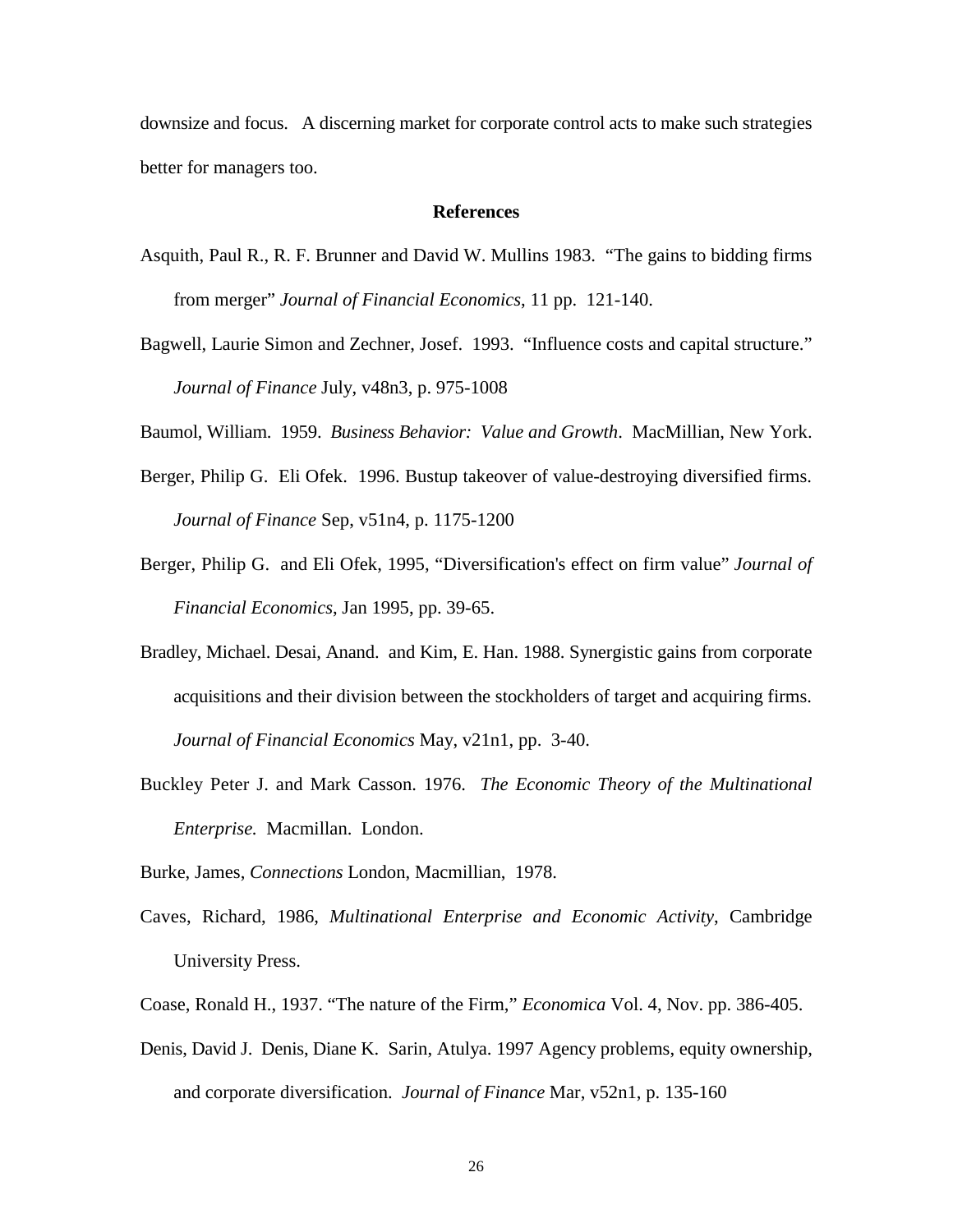- Hall, Bronwyn H. 1988, "The Manufacturing Sector Master File" Palo Alto N.B.E.R. technical paper, Stanford.
- Hall, Bronwyn H., 1993, "The Stock Market's Valuation of R&D Investment During the 1980 's," *American Economic Review*, Vol. 83, No. 2, May, pp. 259-264.
- Harris, David, Randall Morck, Joel Slemrod and Bernard Yeung. 1993. "Income Shifting in US Multinational Corporations" in Alberto Giovannini, Glen Hubbard and Joel Slemrod, eds. *Studies in International Taxation*. University of Chicago Press.
- Harris, Mary Stanford, "Economic Factors Affecting Managers' Business Segment Reporting Choices," unpublished manuscript Pennsylvania State University, 1995.
- Harris, Robert S. Zechner, Josef. 1991. The Role of Acquisitions in Foreign Direct Investment: Evidence from the U.S. Stock Market. *Journal of Finance* July, v46n3, p. 825-844
- Hayes, Rachel M. and Russell Lundholm, "Segment Reporting to the Capital Market in the Presence of a Competitor", *Journal of Accounting Research*, 1997 34 pp. 261-279.
- Helpman, Elhanan 1984, "A Simple Theory of International Trade with Multinational Corporations" *Journal of Political Economy*, 92, June, pp. 451-471.
- Jacob, John. 1996. " Taxes and transfer pricing : Income shifting and the volume of intrafirm transfers" *Journal of Accounting Research* Autumn, v34n2, p. 301-312
- John, Kose and Eli Ofek, 1995, "Asset sales and increase in focus" *Journal of Financial Economics,* Jan 1995, v37n1, p. 105-126.
- Kang, Jun-Koo. 1993. The international market for corporate control : Mergers and acquisitions of U.S. firms by Japanese firms. *Journal of Financial Economics* Dec, v34n3, p. 345-371.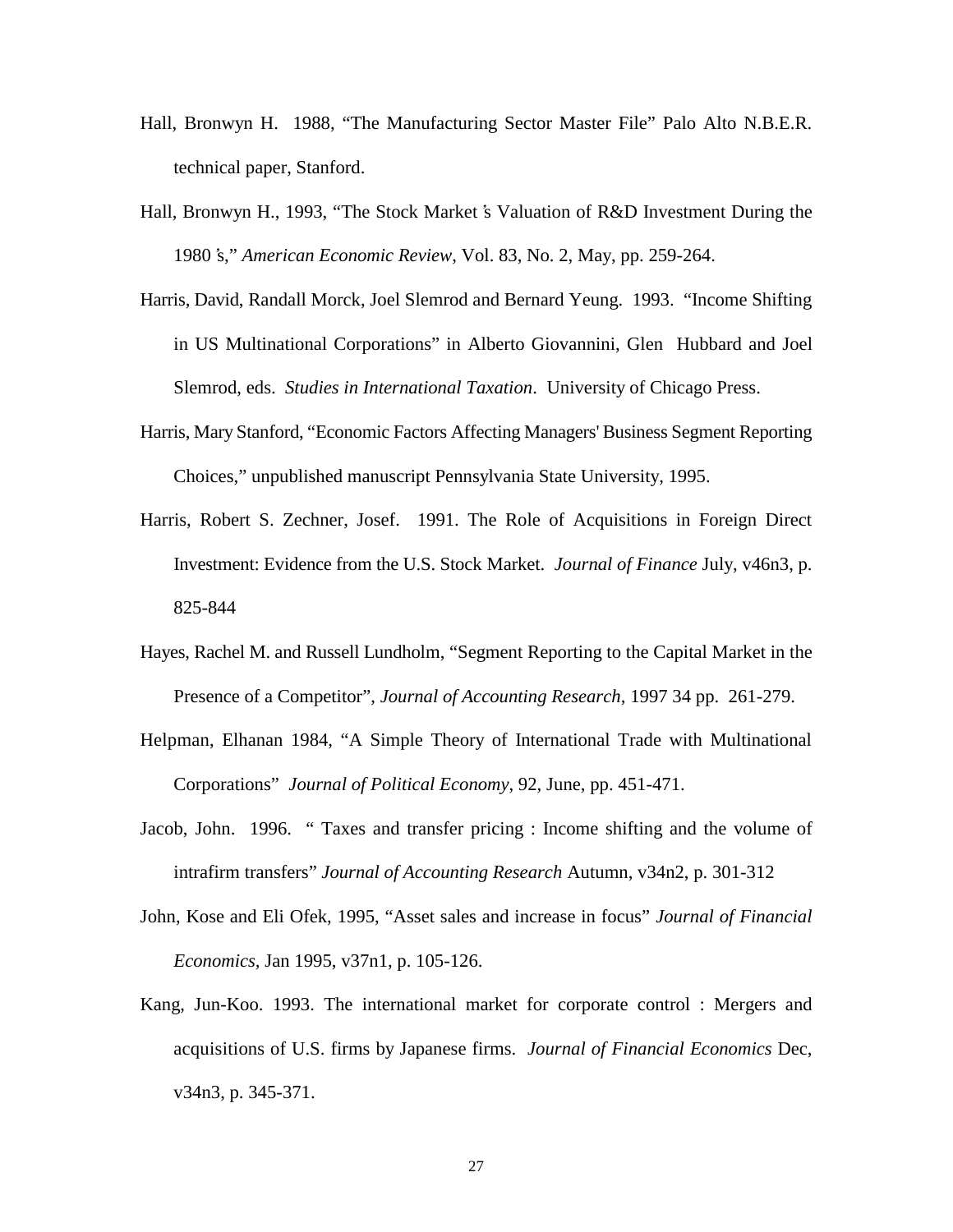- Lang, Larry H. P., and Rene M. Stulz, 1994, "Tobin's q, Corporate Diversification, and Firm Performance," *Journal of Political Economy*, Vol. 102, No. 6, pp. 1248-1280.
- LeBaron, Dean, and Lawrence S. Speidell, 1987, "Why Are the Parts Worth More than the Sum? 'Chop Shop,' a Corporate Valuation Model," in *The Merger Boom*, edited by Lynn E. Browne and Eric S. Rosengren. Conference Series, no. 31. Boston: Fed. Reserve Bank.
- Linderberg, Eric B., and Stephen Ross, 1981, "Tobin's q Ratio and Industrial Organization," *Journal of Business*, Vol. 54 Jan. pp. 1-32.
- Livermore, Shaw. 1935 "The Success of Industrial Mergers" *Quarterly Journal of Economics*, May, pp. 68-96.
- Manzon, Gil B Jr. Sharp, David J. Travlos, Nickolaos G. 1994. An empirical study of the consequences of U.S. tax rules for international acquisitions by U.S. firms. *Journal of Finance* Dec, v49n5, p. 1893-1904.
- Martin, Kenneth J. McConnell, John J. 1991. Corporate Performance, Corporate Takeovers, and Management Turnover. *Journal of Finance* June, v46n2, p. 671-687
- Matsusaka, John G. 1996. "Did tough antitrust enforcement cause the diversification of American corporations?" *Journal of Financial & Quantitative Analysis* Jun, v31n2, pp. 283-294.
- Matsusaka, John G. 1993a. "Takeover motives during the conglomerate merger wave." *Rand Journal of Economics* Autumn, v24n3, p. 357-379.
- Matsusaka, John G. 1993b. "Target profits and managerial discipline during the conglomerate merger wave." *Journal of Industrial Economics* Jun, v41n2, pp. 179-189 Morck, Randall, and Bernard Yeung, 1991, "Why Investors Value Multinationality," *Journal*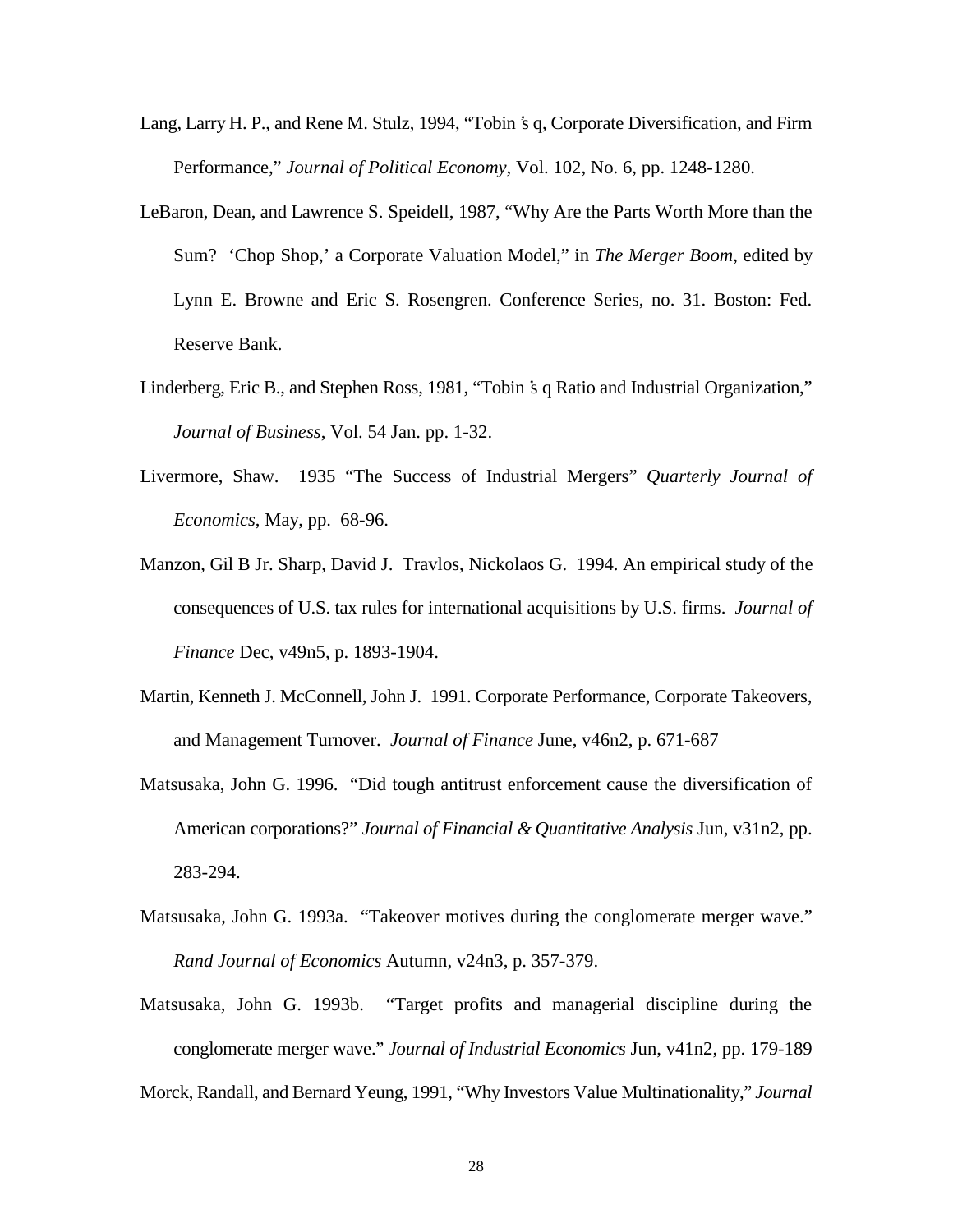*of Business*, Vol. 64, no. 2, pp. 165-187.

- Morck, Randall, and Bernard Yeung, 1992, "Internalization: an event study test," *Journal of International Economics*, vol. 33, pp. 41-56.
- Morck, Randall, Andrei Shleifer and Robert Vishny, 1990 "Do Managerial Objectives Drive bad Acquisitions" *Journal of Finance*, 45(1), March, pp. 31-48.
- Pacter, Paul, "Reporting Disaggregated Information" *Financial Accounting Standards Board 123-A*, FASB 1993.
- Rajan, Raghu, Henri Servaes, and Luigi Zingales. 1997. "Conglomerate Discount and Inefficient Investment." University of Chicago working paper.
- Romer, Paul M., 1996, "Increasing Returns and Long Run Growth," *Journal of Political Economy*, Oct., pp. 1002-1037.
- Servaes, Henri. 1996. "The Value of Diversification During the Conglomerate Merger Wave." University of North Carolina working paper. *Journal of Finance*, Sept, 51(4), p. 1201-1225.
- Scharfstein, David. 1997. "The Dark Side of Internal Capital Markets II." MIT working paper.
- Shih, Michael S H. Corporate tax incentives for conglomerate mergers: Model development and empirical evidence. *Contemporary Accounting Research* Spring 1994, v10n2, p. 453-481.
- Shin Hyun-Han and René M. Stulz. 1997. "Are Internal Capital Markets Efficient?" Ohio State University working paper.
- Spanos, Aris (1986), *Statistical Foundations of Econometric Modeling*, Cambridge University Press.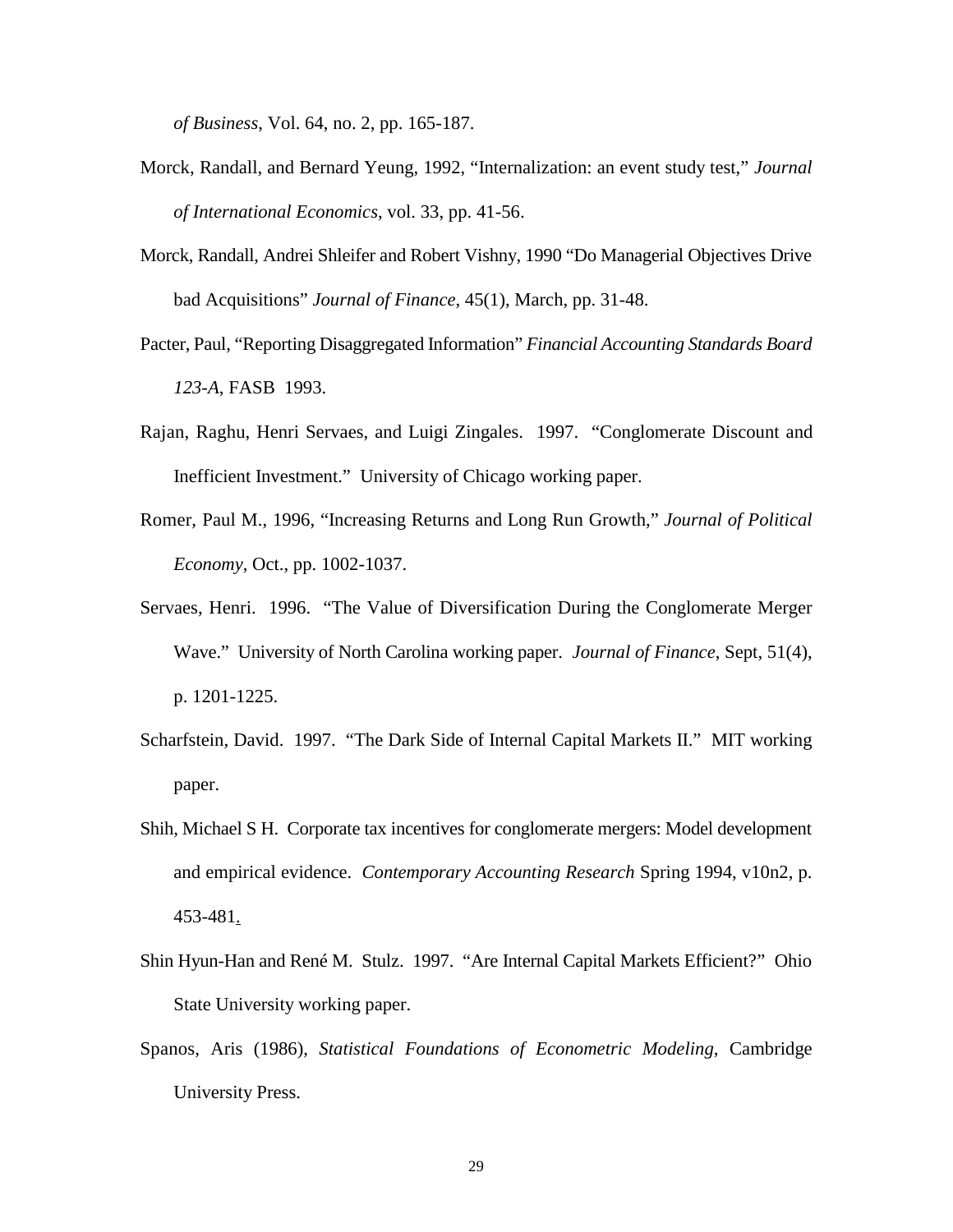- Stein, Jeremy C. "Internal capital markets and the competition for corporate resources." *Journal of Finance* Mar 1997, v52n1, p. 111-133.
- Tobin, James. and William Brainard, 1977. "Asset markets and the Cost of Capital" in *Economic Progress, Private Values and Public Policy: Essays in Honor of William Fellner*. ed. R. Nelson and B. Balassa. Amsterdam, North Holland.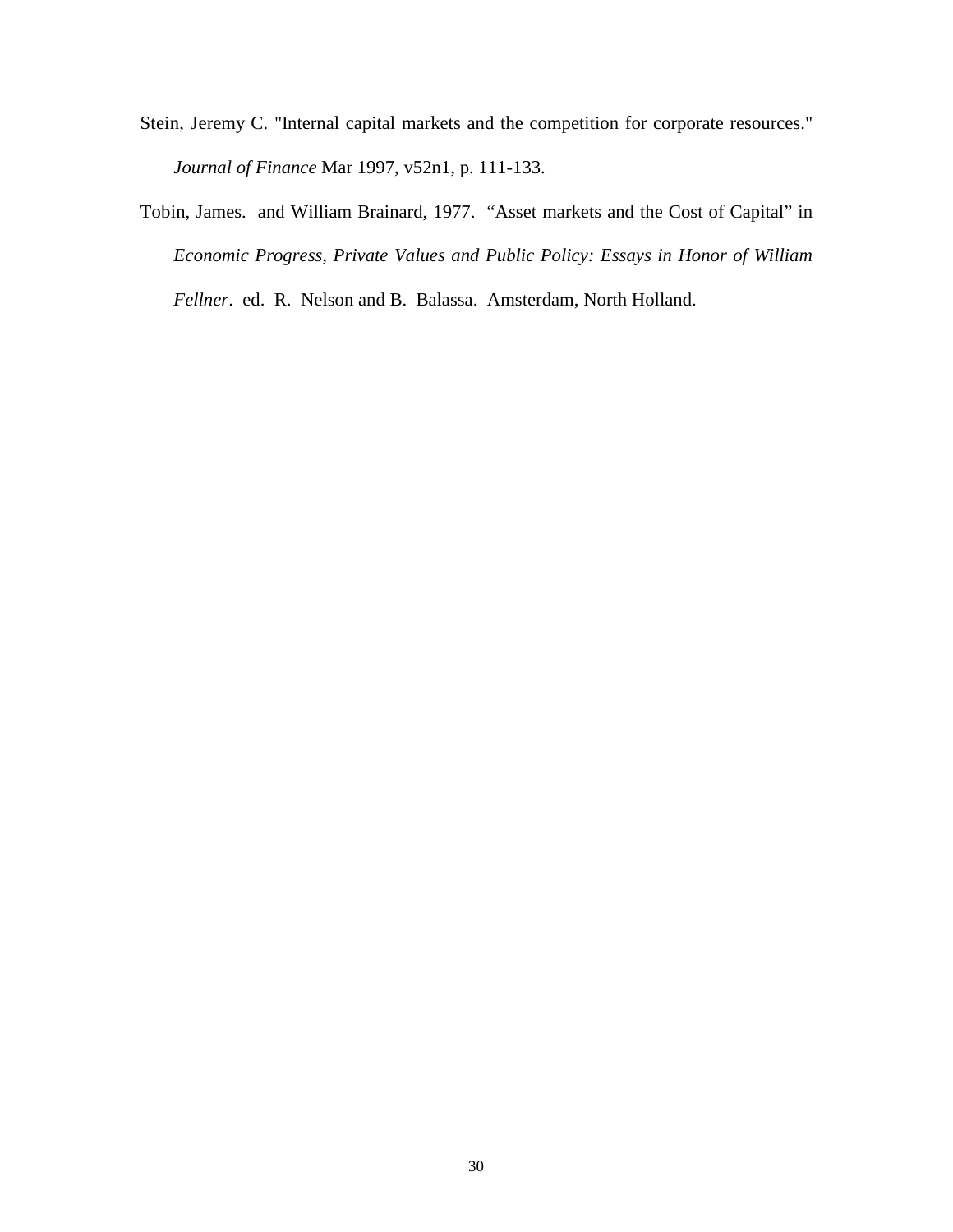|                                                                                                                                                                          |            | standard  |               |           |                |
|--------------------------------------------------------------------------------------------------------------------------------------------------------------------------|------------|-----------|---------------|-----------|----------------|
| Variable                                                                                                                                                                 | mean       | deviation | median        | minimum   | maximum        |
| Tobin sq( $q$ )                                                                                                                                                          | 839        | 545       | .680          | 109       | 3.93           |
| Tobin s q -prim. ind. $av. (q$ - $\mu q)$                                                                                                                                | $\circ$    | 471       | $-0616$       | $-1.27$   | 2.73           |
| Tobin's q - sales weighted average of pure play q's (q - q <sub>pps</sub> )                                                                                              | $-0536$    | .487      | $-111$        | $-1.57$   | 2.73           |
| Tobin's q - asset weighted average of pure play q's (q - qppa)                                                                                                           | $-0534$    | .487      | $-110$        | $-1.21$   | 2.62           |
| (nats)<br>number of foreign nations with a subsidiary                                                                                                                    | 2.79       | 6.11      | $\circ$       | $\circ$   | 58             |
| av. (nats- <sub>l</sub> unats)<br>number of nations with a subsid. – prim. ind.                                                                                          | $\circ$    | 5.64      | $-1.03$       | $-25$     | 52.3           |
| number of 3-digit SIC segments (n3)                                                                                                                                      | 3.83       | 2.59      | 3             |           | $\overline{c}$ |
| no. of 3-digit SIC segments -prim. ind. av. $(n3 - \mu n3)$                                                                                                              | $\circ$    | 2.36      | $-545$        | $-5.33$   | 8.88           |
| number of 4-digit SIC segments (n4)                                                                                                                                      | 4.70       | 3.37      | 4             |           | $\overline{c}$ |
| no. of 4-digit SIC segments -prim. ind. av. (n4-un4)                                                                                                                     | $\circ$    | 3.09      | $-778$        | $-6.25$   | 8.97           |
| number of reported 3-digit SIC segments (s3)                                                                                                                             | 1.46       | 1.06      |               |           | $\circ$        |
| sales (sales)                                                                                                                                                            | 887        | 3,469     | 146           | 0770      | 63,221         |
| sales - industry average sales (s - $\mu$ sales)                                                                                                                         | $\circ$    | 3,237     | $-145$        | $-14,120$ | 59,234         |
| R&D spending per \$ of tangible assets (rd/a)                                                                                                                            | .0239      | .0395     | 0086          | $\circ$   | 359            |
| Advertising spending per \$ of tangible assets (adv/a)                                                                                                                   | .0226      | .0561     | <b>COOO</b> . | $\circ$   | .772           |
| Leverage per \$ of tangible assets (d/a)                                                                                                                                 | 247        | .155      | .231          | $\circ$   | 899            |
| bidder's abnormal return in subsequent domestic takeovers (rh)                                                                                                           | $-00292$   | .0613     | $-0.0660$     | $-139$    | .289           |
| bidder's abnormal return in subsequent foreign takeovers $(r_b)$                                                                                                         | $-.000137$ | .0309     | $-.000166$    | $-0698$   | 101            |
| subsequent growth in tangible assets                                                                                                                                     | .0254      | .0818     | .0217         | $-0.255$  | 375            |
| Sample size: 1,277 firms for all variables except for: q - q <sub>mos</sub> and q - q <sub>mon</sub> , for which only 1,205 firms are available; bidder abnormal return, |            |           |               |           |                |

Sample size: 1,277 firms for all variables except for: q - q<sub>pps</sub> and q - q<sub>ppa</sub>, for which only 1,205 firms are available; bidder abnormal return,<br>available for 242 bids; bidder return in foreign takeovers which exists f Sample size: 1,277 firms for all variables except for: q - q <sub>pps</sub> and q - q<sub>ppa</sub>, for which only 1,205 firms are available; bidder abnormal return,<br>available for 242 bids; bidder return in foreign takeovers which exists

31

# Table 1 A: Univariate Statistics **Table 1 A: Univariate Statistics**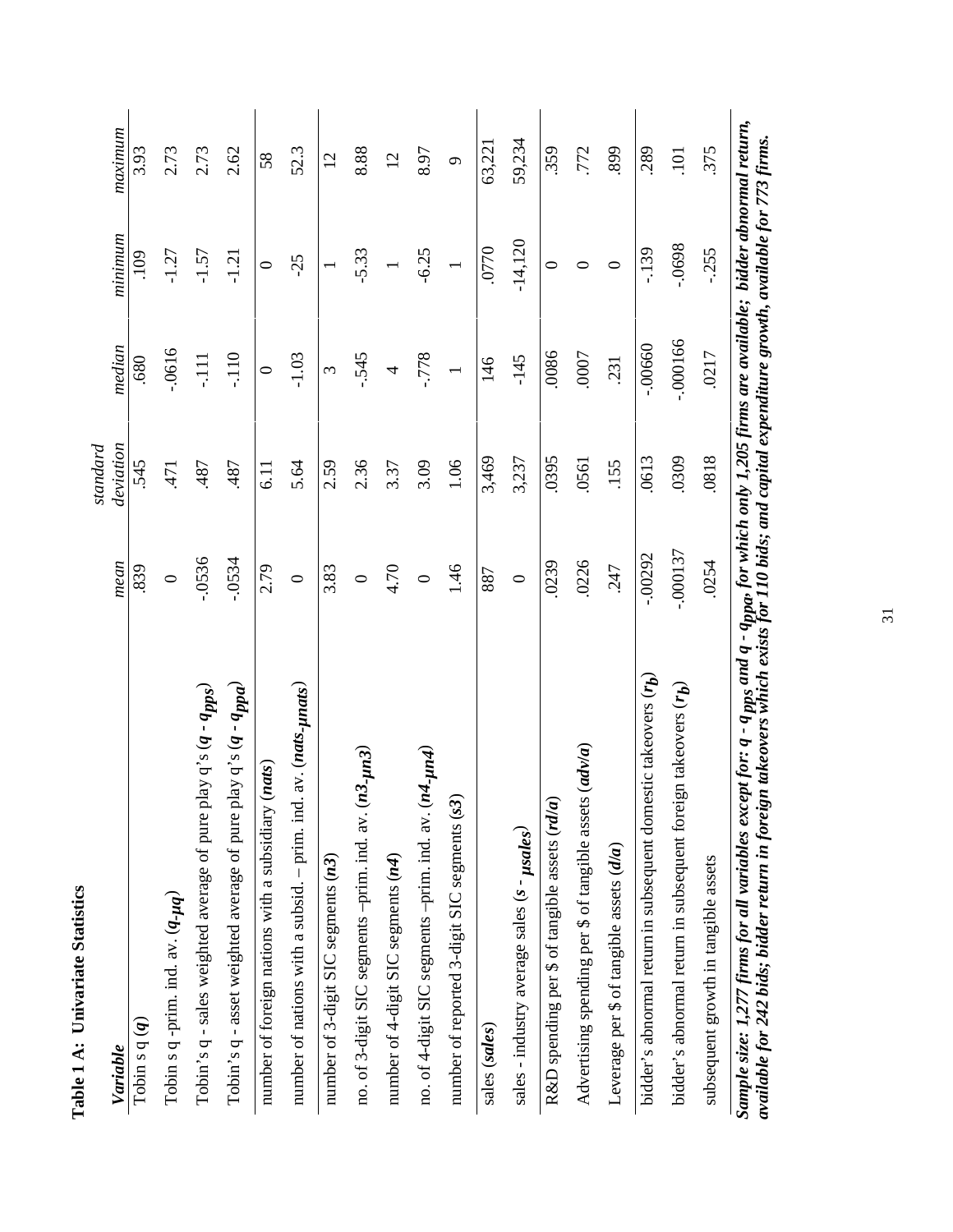|                                   |                                  |          | Table 1 B: Bivariate Correlation Coefficients |                  |                                         |          |             |                                               |          |               |                |                  |          |           |             |             |      |
|-----------------------------------|----------------------------------|----------|-----------------------------------------------|------------------|-----------------------------------------|----------|-------------|-----------------------------------------------|----------|---------------|----------------|------------------|----------|-----------|-------------|-------------|------|
|                                   |                                  |          |                                               |                  | measur<br>es of                         |          |             |                                               |          |               |                | measures         |          |           | measures of |             |      |
|                                   | measu<br>res of<br>value<br>firm |          |                                               |                  | interna<br>diversi<br>tional<br>ficatio |          |             | measures of cross industry<br>diversification |          |               |                | $\frac{1}{2}$    |          |           | intangibles |             | debt |
|                                   | $q$ - $\mu$ q                    | ᠳ        | qpps<br>$\frac{1}{\mathbf{Q}}$                | $\overline{q}$ . | <b>µnats</b><br>nats-<br>$\Box$         | ats<br>⊟ | $n3-\mu n3$ | $n4$ - $\mu$ n4                               | n3       | $\frac{4}{3}$ | S <sub>3</sub> | µsales<br>sales- | sales    | rd/a      | adv/a       | d/a         |      |
| $q-µq$                            | 1.00                             | 864      | 956                                           | dere<br>355      | 0750                                    | .0929    | $-0874$     | $-0764$                                       | 8640.    | .0701         | $-106$         | .0102            | .0095    | .129      | .0175       | $-109$      |      |
|                                   | (.00)                            | (.01)    | (.01)                                         | (01)             | (.01)                                   | (.01)    | (.01)       | (.01)                                         | (01)     | (.01)         | (01)           | (72)             | (73)     | (01)      | (.53)       | (.01)       |      |
| P                                 |                                  | $1.00\,$ | .837                                          | .837             | 0869                                    | 45<br>П. | $-0755$     | $-0660$                                       | $-108$   | $-106$        | $-119$         | 0088             | -.0070   | 313       | .108        | $-0900$     |      |
|                                   |                                  | (.00)    | (.01)                                         | (.01)            | (.01)                                   | $(.01)$  | (.01)       | $(.02)$                                       | $(01)$   | $(0.01)$      | (01)           | (75)             | (.80)    | (0.01)    | (.01)       | (.01)       |      |
| $^{\circ}$ qpps<br>$\overline{C}$ |                                  |          | $1.00\,$                                      | $1.00\,$         | 0983                                    | .0981    | $-0781$     | $-0670$                                       | $-0733$  | $-0612$       | $-115$         | 0124             | .0187    | .0878     | $-0011$     | $-115$      |      |
|                                   |                                  |          | (00)                                          | (01)             | (.01)                                   | (1)<br>÷ | (.01)       | (02)                                          | (0.01)   | (.03)         | (.01)          | (67)             | (.52)    | (0.01)    | (97)        | (.01)       |      |
| $\sigma$                          |                                  |          |                                               | $1.00\,$         | 0986                                    | .0983    | $-0764$     | $-0649$                                       | $-0726$  | $-0600 -$     | $-114$         | 0121             | 0180     | .0872     | $-0006$     | $-114$      |      |
| qppa                              |                                  |          |                                               | (00)             | $(0.01)$                                | (0.01)   | (01)        | (02)                                          | (0.01)   | (0.04)        | (0.01)         | (.68)            | (.53)    | (0.01)    | (98)        | (01)        |      |
| nats-                             |                                  |          |                                               |                  | $1.00\,$                                | .923     | .161        | .184                                          | .121     | .142          | .0053          | .330             | 308      | .0512     | .0101       | $-0421$     |      |
| <b>µnats</b>                      |                                  |          |                                               |                  | (.00)                                   | (0.01)   | (.01)       | $(0.01)$                                      | (01)     | (.01)         | (.85)          | (.01)            | $(0.01)$ | $(07)$    | (.72)       | (13)        |      |
| nats                              |                                  |          |                                               |                  |                                         | $1.00\,$ | .122        | .142                                          | .158     | .177          | .0051          | .304             | 340      | .106      | .0320       | $-0542$     |      |
|                                   |                                  |          |                                               |                  |                                         | (00)     | (0.01)      | (01)                                          | (01)     | (.01)         | (86)           | (.01)            | (.01)    | (0.01)    | (.24)       | (.05)       |      |
| $n3-\mu n3$                       |                                  |          |                                               |                  |                                         |          | 1.00        | .943                                          | 913      | .865          | .206           | .0830            | .0774    | $-0675$   | $-0522$     | .0681       |      |
|                                   |                                  |          |                                               |                  |                                         |          | (.00)       | (01)                                          | (01)     | (.01)         | $(01)$         | (.01)            | $(0.01)$ | (02)      | (06)        | (.02)       |      |
| $n4 - \mu n4$                     |                                  |          |                                               |                  |                                         |          |             | $1.00\,$                                      | .861     | 917           | .204           | 115              | .108     | $-0555$   | $-0476$     | .0508       |      |
|                                   |                                  |          |                                               |                  |                                         |          |             | (00)                                          | (01)     | (.01)         | (0.01)         | (.01)            | (.01)    | (05)      | $(09)$      | (0.07)      |      |
| $\mathbf{r}$                      |                                  |          |                                               |                  |                                         |          |             |                                               | $1.00\,$ | 939           | .225           | 0758             | .114     | $-0.0918$ | $-0823$     | <b>L6t0</b> |      |
|                                   |                                  |          |                                               |                  |                                         |          |             |                                               | (.00)    | (01)          | (01)           | (.01)            | (01)     | (0.01)    | (.01)       | (.08)       |      |

 $\frac{\text{debt}}{\text{debt}}$ 

32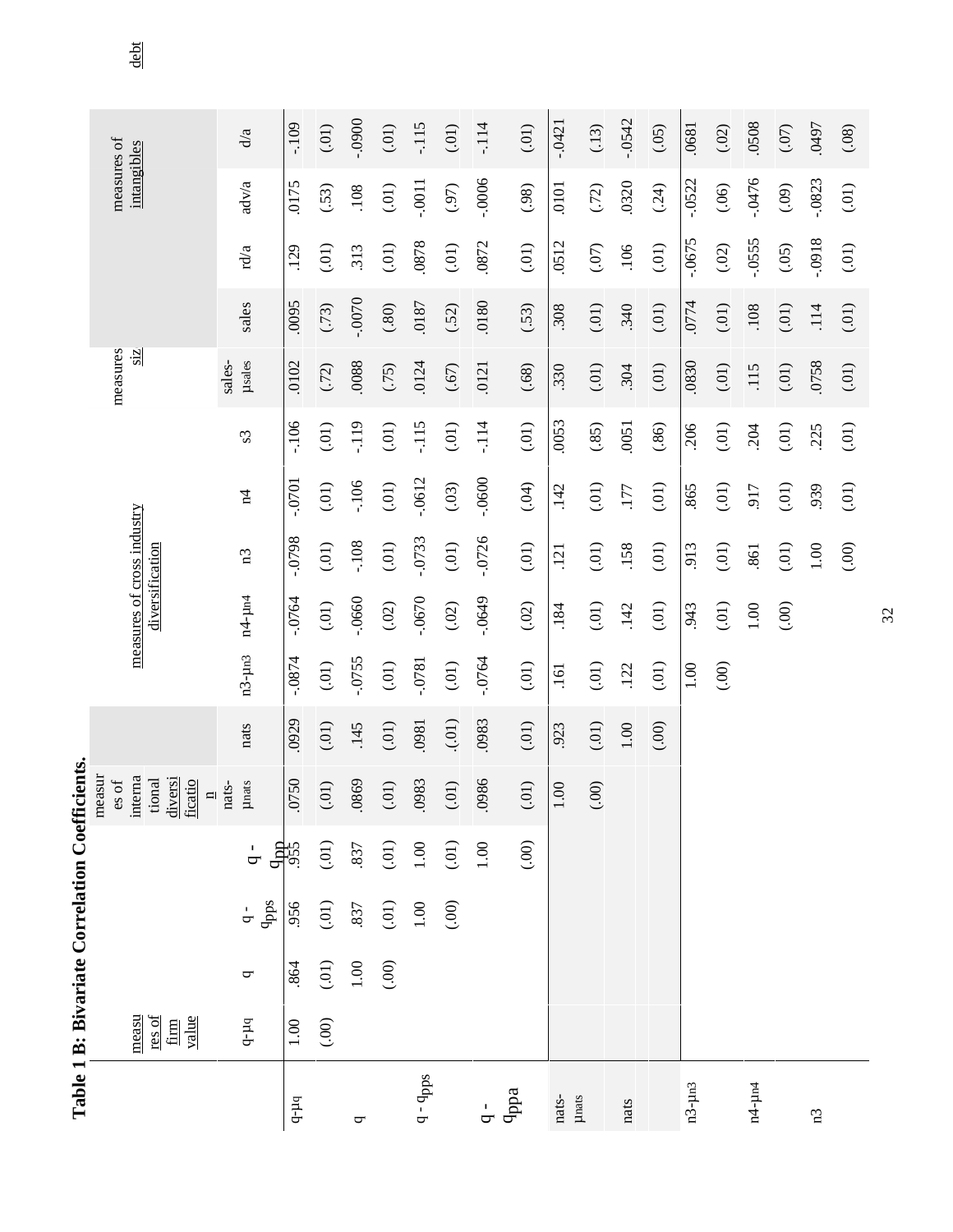| $\vec{r}$        | $1.00\,$    | 212            | .106     | .135             | -.0968          | $-0692$   | 0323             |
|------------------|-------------|----------------|----------|------------------|-----------------|-----------|------------------|
|                  | (00)        |                | $(0.01)$ | $(0.01)$         | $(0.01)$        | $(0.01)$  | (25)             |
| $\mathcal{S}$    |             | $(01)$<br>1.00 | $-.0343$ | $-.0104$         | $-0881$         | .0016     | 0476             |
|                  |             | (00)           | (.22)    | $(71)$           | $(0.01)$        | (.96)     | (60)             |
| sales-<br>µsales |             |                | $1.00\,$ | 933              | .0424           | $-0.0039$ | $-0.0974$        |
|                  |             |                | (.00)    |                  |                 | $(.89)$   | $(0.01)$         |
| sales            |             |                |          | $(0.01)$<br>1.00 | $(13)$<br>0090  | $-0195$   | $0560 -$         |
|                  |             |                |          | (00)             |                 | (48)      | $(0.01)$<br>0454 |
| rd/a             |             |                |          |                  | $(.75)$<br>1.00 | 0938      |                  |
|                  |             |                |          |                  | (00)            | $(.01)$   |                  |
| adv/a            |             |                |          |                  |                 | $1.00\,$  | $-0.584$         |
|                  |             |                |          |                  |                 | (00)      | (0.04)           |
| シー・・・・<br>¢      | <u>ໍ່</u> : |                |          |                  |                 |           |                  |

Sample is 1277 firms. Numbers in parentheses are significance levels. *Sample is 1277 firms. Numbers in parentheses are significance levels.*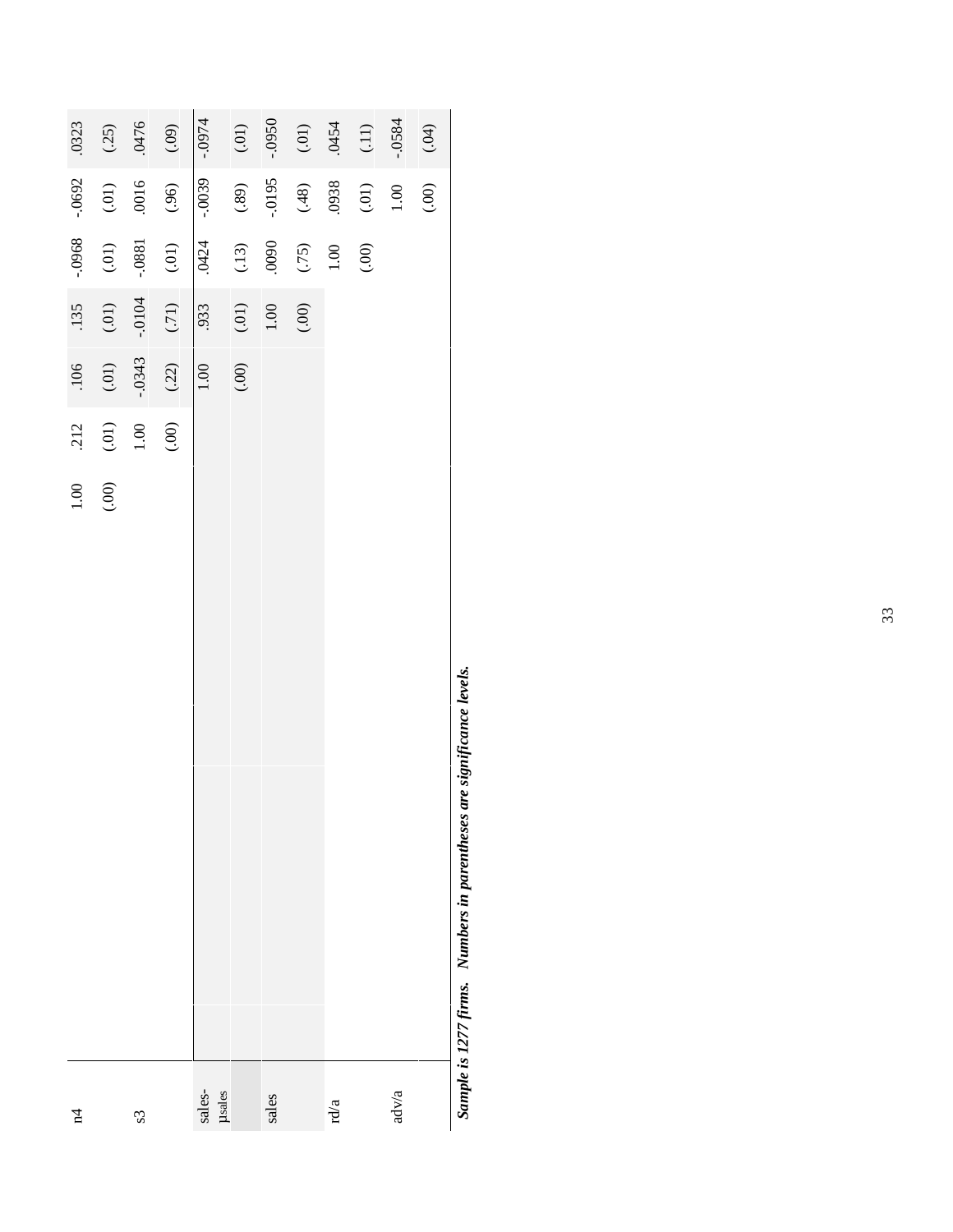these three variables and intangibles (R&D and advertising spending per dollar of tangible assets) controlling for primary industry, leverage per \$ of tangible assets, intangibles. Regressions 2.1 and 2.2 measure q, geographic diversification, industry diversification, and size as deviations from primary 3 digit industry means. Regressions 2.3 and 2.4 u Regressions 2.5 and 2.6 use q relative to sales and asset weighted averages respectively of the average qs of undiversified firms in the Table 2: OLS regression of Tobin s q on geographic diversification, industry diversification and size as well as cross-terms between **Table 2: OLS regression of Tobin s q on geographic diversification, industry diversification and size as well as cross-terms between Regressions 2.5 and 2.6 use q relative to sales and asset weighted averages respectively of the average qs of undiversified firms in the these three variables and intangibles ( R&D and advertising spending per dollar of tangible assets) controlling for primary industry, leverage per \$ of tangible assets, intangibles. Regressions 2.1 and 2.2 measure q, geographic diversification, industry diversification, and size as deviations from primary 3 digit industry means. Regressions 2.3 and 2.4 use absolute values of these variables.** industries in which the firm operates. **industries in which the firm operates.**

|                                                                                                                                                                                         | (2.1)             | (2.2)                | (2.3)            | (2.4)             | (2.5)                                    | (2.6)                        |
|-----------------------------------------------------------------------------------------------------------------------------------------------------------------------------------------|-------------------|----------------------|------------------|-------------------|------------------------------------------|------------------------------|
| an (q - <sub>µq</sub> ), q ratio (q),<br>dependent variable: q ratio relative primary industry me<br>or q ratio relative to pure play portfolio q (q - q <sub>nnn</sub> ).              | $q - pq$          | $q - pq$             | ᡋ                | ᠳ                 | $q - q_{\text{pps}}$<br>(sales weighted) | q - qppa<br>(asset weighted) |
| industry dummies                                                                                                                                                                        | 3 digit           | 4 digit              | digit            | 4 digit           | 3 digit                                  | 3 digit                      |
| leverage per \$ of tangible assets (d/a)                                                                                                                                                | .368              | $-0.392$             | $-328$           | $-352$            | $-336$                                   | $-332$                       |
|                                                                                                                                                                                         | (0.01)            | (0.01)               | (0.01)           | (0.01)            | (0.01)                                   | (0.01)                       |
| R&D spending per \$ of tangible asset (rd/a)                                                                                                                                            | 2.94              | 2.95                 | 3.17             | 3.24              | 2.70                                     | 2.70                         |
|                                                                                                                                                                                         | (0.01)            | (0.01)               | (0.01)           | (0.01)            | (.01)                                    | (0.01)                       |
| Advertising spending per \$ of tangible assets (adv/a)                                                                                                                                  | .232              | $-212$               | .125             | $-354$            |                                          | $-0743$                      |
|                                                                                                                                                                                         | (5)               | (.60)                | (73)             | (.39)             | (0.84)                                   | (.85)                        |
| im operates in (nats).<br>unats<br>or no. relative to av. for firms in the same prim. ind. (nats-<br>geographic diversification variable: no. of nations the f                          | $nats - µnats$    | nats - $_{\mu nats}$ | nats             | nats              | nats                                     | nats                         |
| geographic diversification                                                                                                                                                              | $-00245$          | 68100                | $-00232$         | $-00412$          | .00284                                   | .00276                       |
|                                                                                                                                                                                         | (.54)             | (.30)                | (58)             | (40)              | (.53)                                    | (.54)                        |
| geographic<br>idng:<br>interaction of geographic diversification and R&D spen                                                                                                           | .238              | 302                  | .247             | .275              | .227                                     | .227                         |
| diversification $\times$ rd/a                                                                                                                                                           | (.01)             | (.01)                | (.01)            | (.01)             | (.01)                                    | (.01)                        |
| interaction of geographic diversification and advertising: geographic                                                                                                                   | (100)             | <b>POLO</b>          | (37)             | .310              | 0662<br>(.21)                            | 0654                         |
| diversification $\times$ adv/a                                                                                                                                                          |                   | (20)                 |                  | (.60)             |                                          |                              |
| #4 digit lines<br>industry diversification variable: #3 digit lines (n3 or s3) <sup>a</sup> or<br>$(n4)$ , or # rel. to primary ind. means $(n3-\mu_{\text{n}})$ or $n4-\mu_{\text{n}}$ | $n3 - \mu_n$ 3    | $n4 - \mu_{\rm n4}$  | n3.              | $\overline{1}$    | $\mathcal{S}^{\mathcal{S}}$              | $\mathcal{S}^{\mathcal{S}}$  |
| industry diversification                                                                                                                                                                | .0309             | .0211                | .0329            | $-0229$           | .0317                                    | .0317                        |
|                                                                                                                                                                                         | (01)              | $\frac{(01)}{379}$   | (0.01)           | (0.01)            | (.01)                                    | (01)                         |
| g: industry<br>interaction of industry diversification and R&D spendin                                                                                                                  | 510               |                      | 511              | 428               | .537                                     | 539                          |
| diversification $\times$ rd/a                                                                                                                                                           | (02)              | (0.04)               | (.03)            | (0.04)            | (02)                                     | (0.02)                       |
| interaction of industry diversification and advertising: industry diversification                                                                                                       | .161              | 0168                 | 264              | .0821             | .174                                     | 174                          |
| $\times$ adv/a                                                                                                                                                                          | (.32)             | (91)                 | (12)             | (.62)             | (.32)                                    | (.33)                        |
| firm size                                                                                                                                                                               | $\mathsf{sn}$ – s | $\mathsf{snl}$ – s   | $\mathbf{z}$     | $\mathbf{\Omega}$ | $\mathbf{\Omega}$                        | $\infty$                     |
| firm size: fractional rank of sales (s) or fractional rank of sales rel. to average                                                                                                     |                   |                      |                  |                   |                                          | 00889                        |
| for firms in the same core industry $(s - g_s)$                                                                                                                                         | (0.01)            | $-0746$<br>(.01)     | $-0178$<br>(.53) | $-0227$<br>(.50)  | (0.0872)                                 | (76)                         |

ेटम्<br>ज for firms in the same core industry  $(s - \mu s)$  34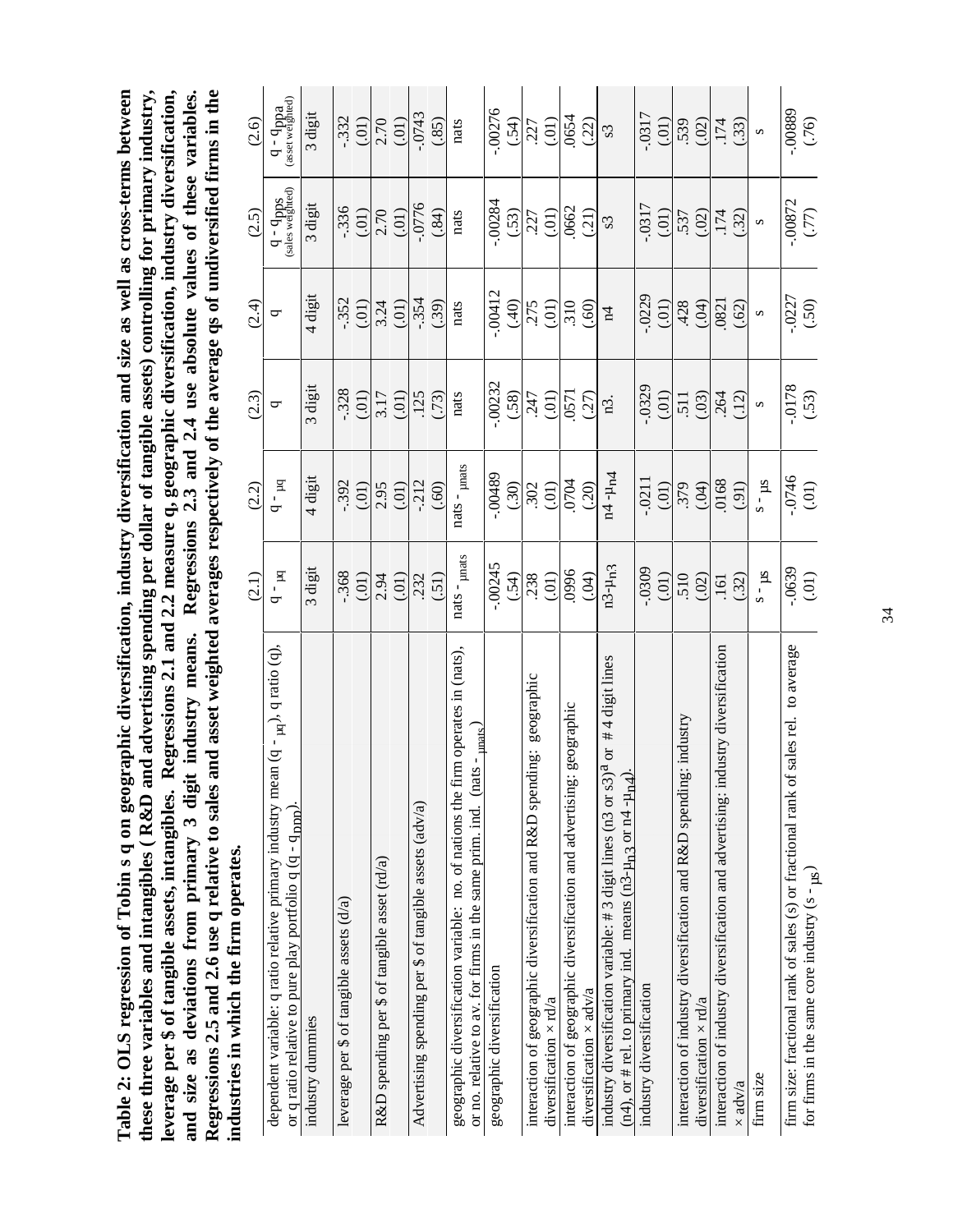| iteraction of firm size and R&D spending |                     |                     |        |                     |                  |                  |
|------------------------------------------|---------------------|---------------------|--------|---------------------|------------------|------------------|
| size $\times$ rd/a                       | $\frac{1.97}{0.01}$ | $^{2.50}_{(.01)}$   | (1.49) | $\frac{1.83}{0.01}$ | $\frac{135}{00}$ | $\frac{135}{00}$ |
| iteraction of firm size and advertising  |                     | $\frac{1.02}{0.01}$ | (12)   | (47)                |                  |                  |
| (size $\times$ adv/a)                    | $\frac{23}{20}$     |                     |        |                     | (18)             | (81)             |
|                                          | .0867               | .222                | 312    | .412                | .131             | $\frac{131}{2}$  |

*Sample: 1,277 firms, except in 2.5 and 2.6 which use 1,205 firms because no pure play firms exist in some industries. T-test significance levels are in parenthesis. aSources: for n3 and n4, S&P Corporate Register, which is based on S&P's analyses; for s3, Compustat Industry Segment file, which contains numbers from annual* Sample: 1,277 firms, except in 2.5 and 2.6 which use 1,205 firms because no pure play firms exist in some industries. T-test significance levels are in parenthesis.<br><sup>a</sup>Sources: for n3 and n4, S&P Corporate Register, which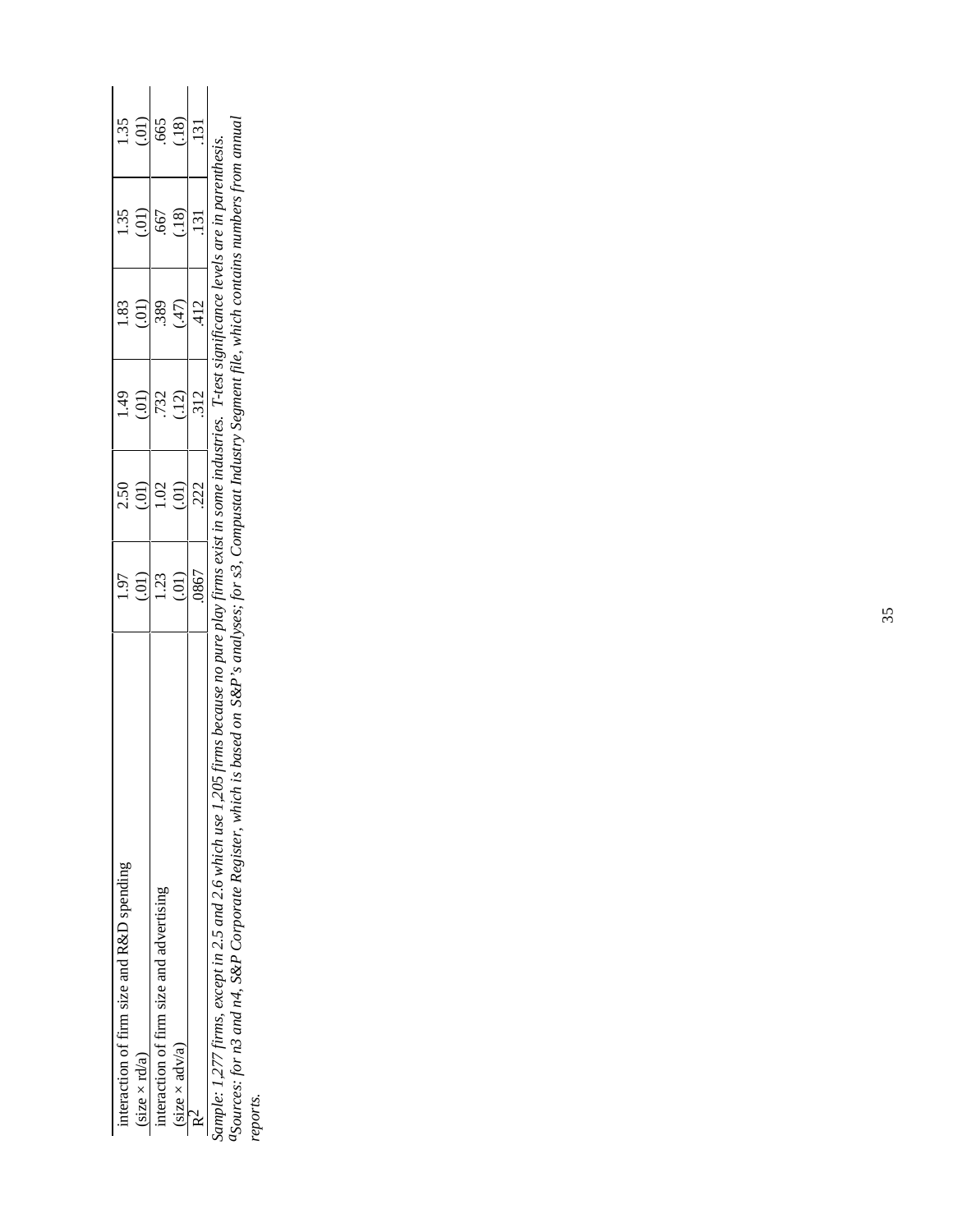## **Table 3. The stock market responses to subsequent foreign acquisitions, diversifying acquisitions and general acquisitions from 1978 to 1986 by firms in the 1978 cross section. Rates of capital investment are also shown.**

| international diversification                                                                                             |                |                             |                  | Strategy Implied by |
|---------------------------------------------------------------------------------------------------------------------------|----------------|-----------------------------|------------------|---------------------|
| firm should be multinational; i.e.<br>beta_4~=~gamma_0~+~gamma_1 {rd / a} ~+~gamma_2 {adv<br>$\langle a \rangle$<br>> 0.8 | no             | no                          | yes              | yes                 |
| firm is already diversified internationally                                                                               | no             | yes                         | no               | yes                 |
| number of firms - subsample sizes                                                                                         | 197            | 72                          | 536              | 472                 |
| percent of firms in subsample launching foreign takeover bids                                                             | 3.05           | 13.9                        | 8.58             | 12.1                |
| initial average number of foreign countries containing<br>subsidiaries                                                    | $\overline{0}$ | 4.15                        | $\boldsymbol{0}$ | 6.91                |
| bids on foreign targets by these firms - sample size <sup>b</sup>                                                         | 3              | 11                          | 45               | 51                  |
| bidder percentage abnormal return on bid announcement                                                                     | $-.656$        | $-761$                      | 0.00             | $-.0927$            |
| fraction of firms subsample taken over via hostile raid                                                                   | 6.09           | 6.94                        | 9.89             | 10.4                |
| fraction of firms subsample taken over via friendly merger                                                                | 27.4           | 18.1                        | 28.5             | 21.6                |
| fraction of firms subsample taken over                                                                                    | 33.5           | 25.0                        | 38.4             | 32.0                |
| domestic cross-industry diversification                                                                                   |                | Strategy Implied by Table 2 |                  |                     |
| firm should be diversified; i.e.<br>beta_5~=~delta_0~+~delta_1 {rd / a} ~+~delta_2 {adv / a}<br>> 0.8                     | no             | no                          | yes              | yes                 |
| firm is already diversified across $3$ digit industries <sup><math>C</math></sup>                                         | no             | yes                         | no               | yes                 |
| firms - subsample sizes                                                                                                   | 219            | 907                         | 47               | 104                 |
| percent of firms in subsample launching domestic cross-<br>industry bids                                                  | 2.74           | 8.94                        | 0.00             | 4.81                |
| initial average number of lines of business                                                                               | $\mathbf{1}$   | 4.64                        | $\mathbf{1}$     | 3.94                |
| domestic cross industry public bids by these firms - sample<br>size <sup>c</sup>                                          | 9              | 99                          | $\overline{0}$   | 5                   |
| bidder percentage abnormal return on bid announcement                                                                     | $-.138$        | $-1.40$                     | $\frac{1}{2}$    | $-2.69$             |
| fraction of firms subsample taken over via hostile raid                                                                   | 6.39           | 10.7                        | 6.38             | 4.81                |
| fraction of firms subsample taken over via friendly merger                                                                | 32.0           | 22.9                        | 36.2             | 26.0                |
| fraction of firms subsample taken over                                                                                    | 38.4           | 33.6                        | 42.5             | 30.8                |
| corporate expansion in general                                                                                            |                | Strategy Implied by Table 2 |                  |                     |
| firm should be large; <i>i.e.</i><br>beta_6 ~ = ~ eta_0 ~ + ~ eta_1 {rd / a} ~ + ~ eta_2 {adv / a}<br>> 0.8               | no             | no                          | yes              | yes                 |
| firm is already larger than the 3-digit industry average sales                                                            | no             | yes                         | no               | yes                 |
| number of firms - subsample size                                                                                          | 459            | 162                         | 436              | 220                 |
| percent of firms in subsample launching domestic public bids                                                              | 4.36           | 16.0                        | 5.96             | 18.2                |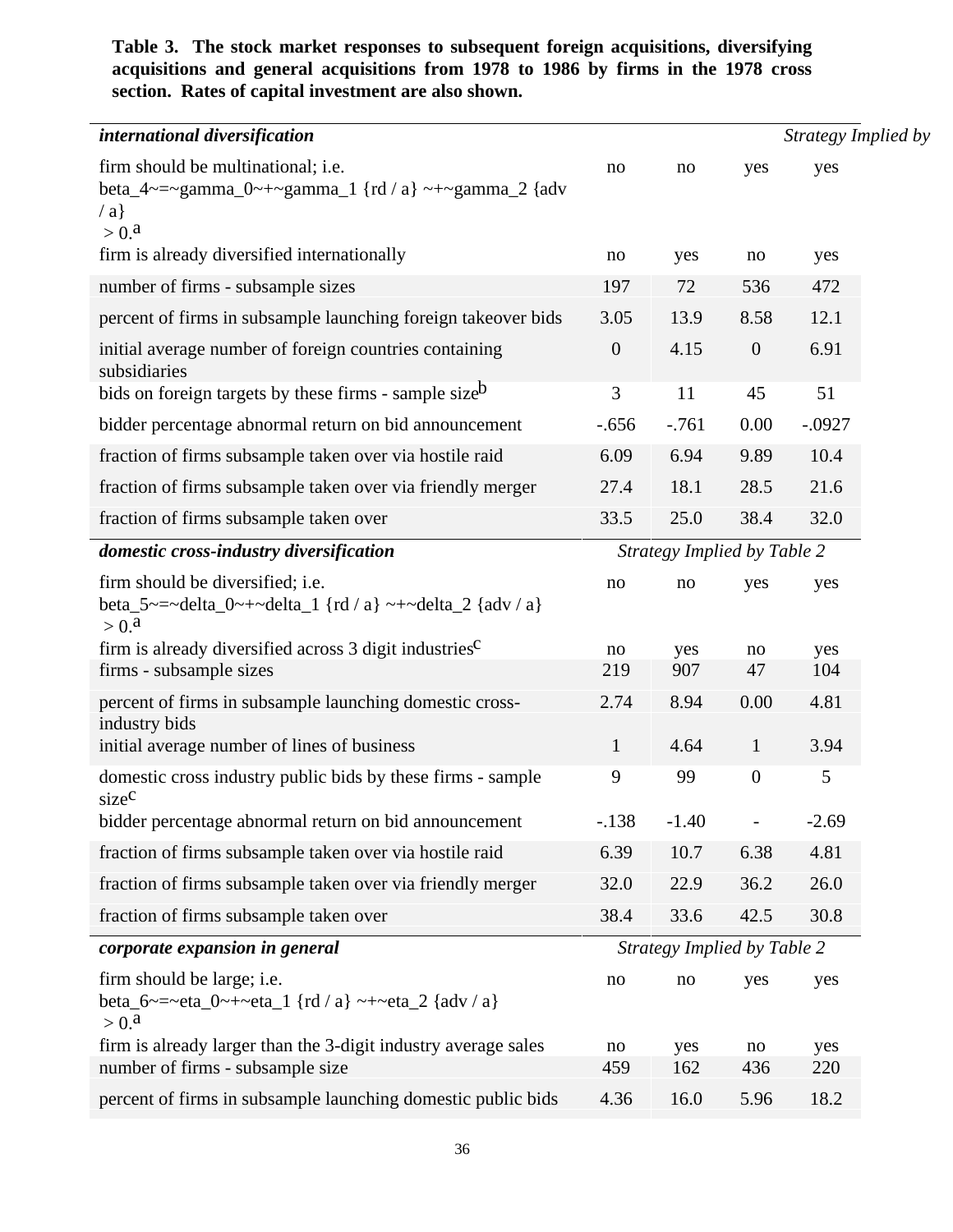| average initial value of firm's fixed assets. <sup>d</sup>                   | 187  | 2.244   | 124  | 1,565   |
|------------------------------------------------------------------------------|------|---------|------|---------|
| subsequent real capital expenditure per dollar of fixed assets. <sup>e</sup> | 2.38 | 1.56    | 3.45 | 1.87    |
| public domestic takeover bids by these firms - sample size <sup>C</sup>      | 141  | 27      | 28   | 49      |
| bidder percentage abnormal return on bid announcement                        | .149 | $-1.75$ | .993 | $-1.84$ |
| fraction of firms subsample taken over via hostile raid                      | 6.75 | 17.9    | 7.34 | 12.2    |
| fraction of firms subsample taken over via friendly merger                   | 24.8 | 17.9    | 32.3 | 17.3    |
| fraction of firms subsample taken over                                       | 31.6 | 35.8    | 39.7 | 29.5    |

*a Based on an equally weighted average of the relevant significant regression coefficients from Table 2.*

*b The returns event window is from from day -2 to day +1. The sample includes only bids for which bidder returns are available, and does include multiple bids by the same firm. Target values on day -2 must also be available for second and third panels. Target values are not available for foreign acquisitions, so changes in bidder value over target value are not given in the top panel.*<br><sup>*c*</sup> As listed in Standard and Poor's Register of Corporations, Directors and Executives.

d Inflation adjusted value of fixed assets in 1978.<br>
<sup>e</sup> 1978 to 1986 annualized real compound growth. Samples are reduced to 240, 101, 270 and 162 firms *because 1986 data are unavailable for some firms.*